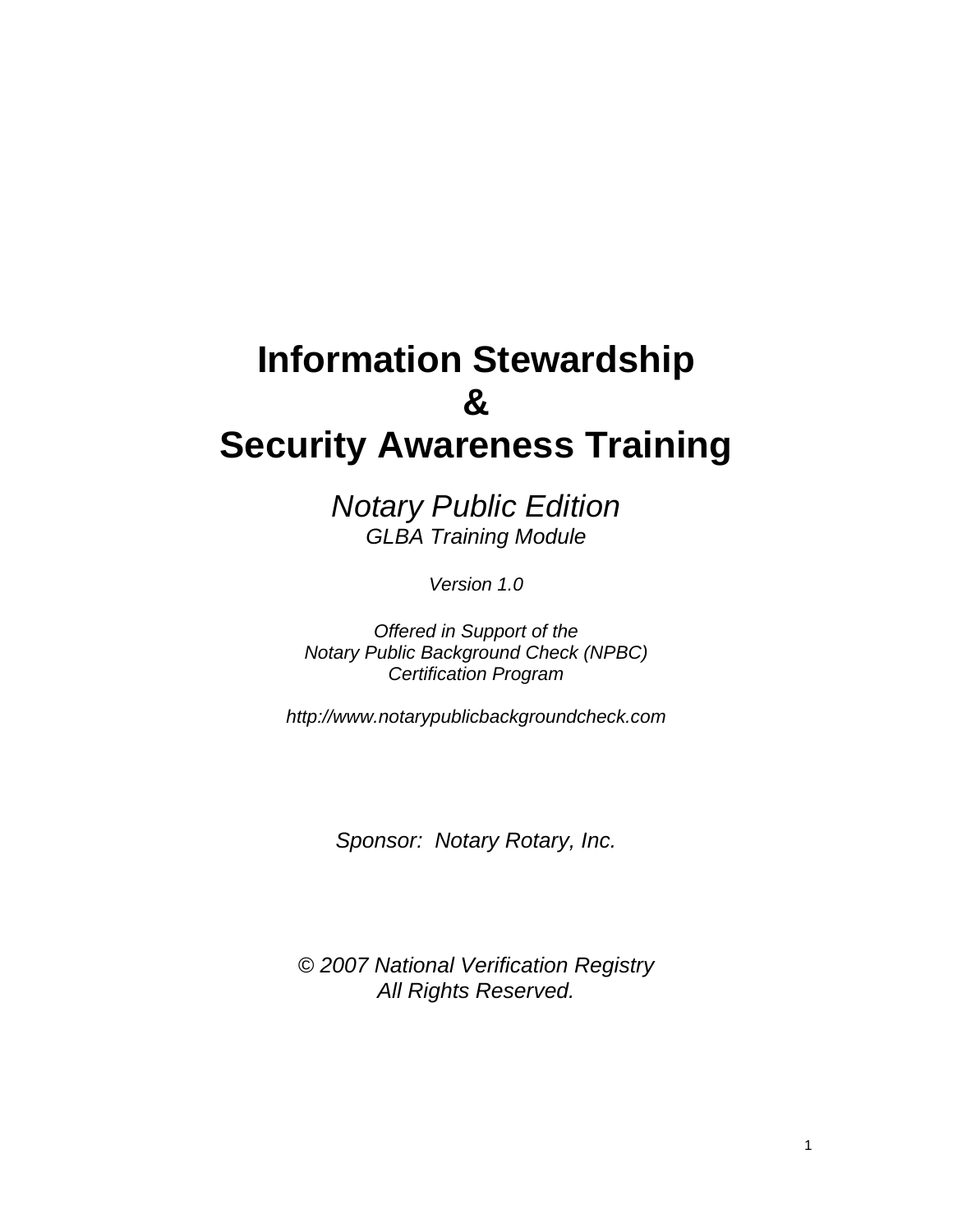# **Table of Contents**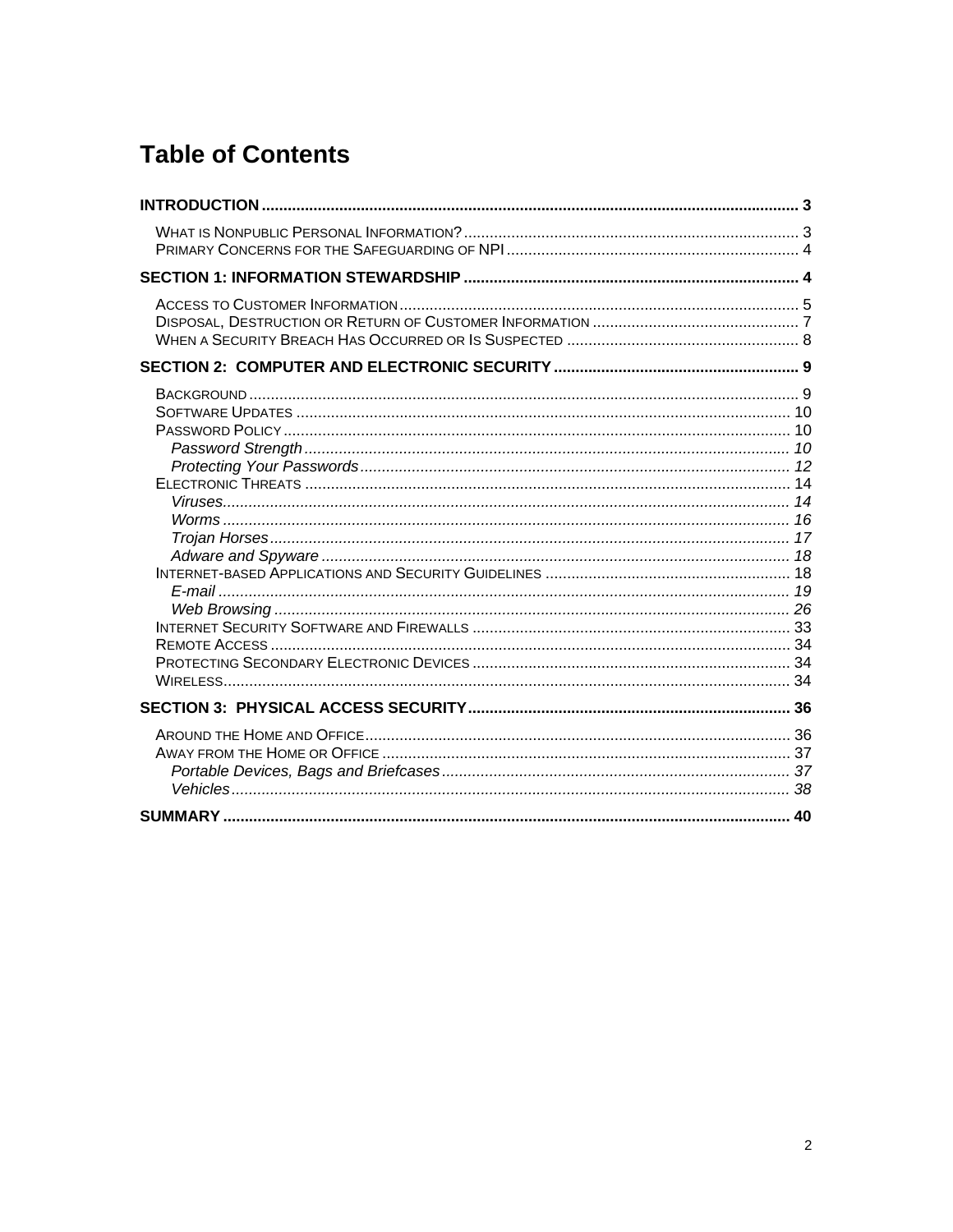# Introduction

It has been well-established that identity theft and other forms of identity-related fraud are a growing problem in today's world. As a notary public, your primary function is to help deter fraud. While this usually comes in the form of identity verification - making sure people are who they say they are - there is also a very important aspect of your job that involves the protection of privacy: the safeguarding of nonpublic personal information.

# What is Nonpublic Personal Information?

For the purposes of this training guide, which is focused on the practicing notary public, nonpublic personal information is customer information that is either considered private or that would reveal something about the customer that is not already known to a non-privileged third-party<sup>1</sup>, particularly within the context of a financial transaction. Some examples of NPI include:

- a. Individual names
- b. Social Security numbers
- c. Credit or debit card numbers
- d. State or Federal identification card numbers
- e. Drivers license numbers
- f. Dates of birth
- g. Types and amounts of investments and bank account information
- h. Other credit information

There are two important things to point out related to this list. First, it is only a sample. There are many other things that can be considered NPI. Second, while it may appear as though some items are not NPI, you should still treat them as such. A name, for example, may be found in the phone book, on a county assessor's web site or in some other public format, leading many to argue it is a matter of public record. However, there is an *important distinction*: while a name, alone, might be a matter of public record, having the name in relationship to some event - such as a loan signing - could reveal something about the customer that wasn't already known and could not possibly have been otherwise discovered by a non-privileged third party.

Because the rules are not always clear, we suggest you **treat all customer information as NPI** and take particular care in safeguarding that information, whether it is in paper, electronic or any



 1 If you would like to read a good overview of key GLBA provisions, including a more formal definition of NPI, please visit http://www.ftc.gov/privacy/glbact/glboutline.htm and related pages on the Internet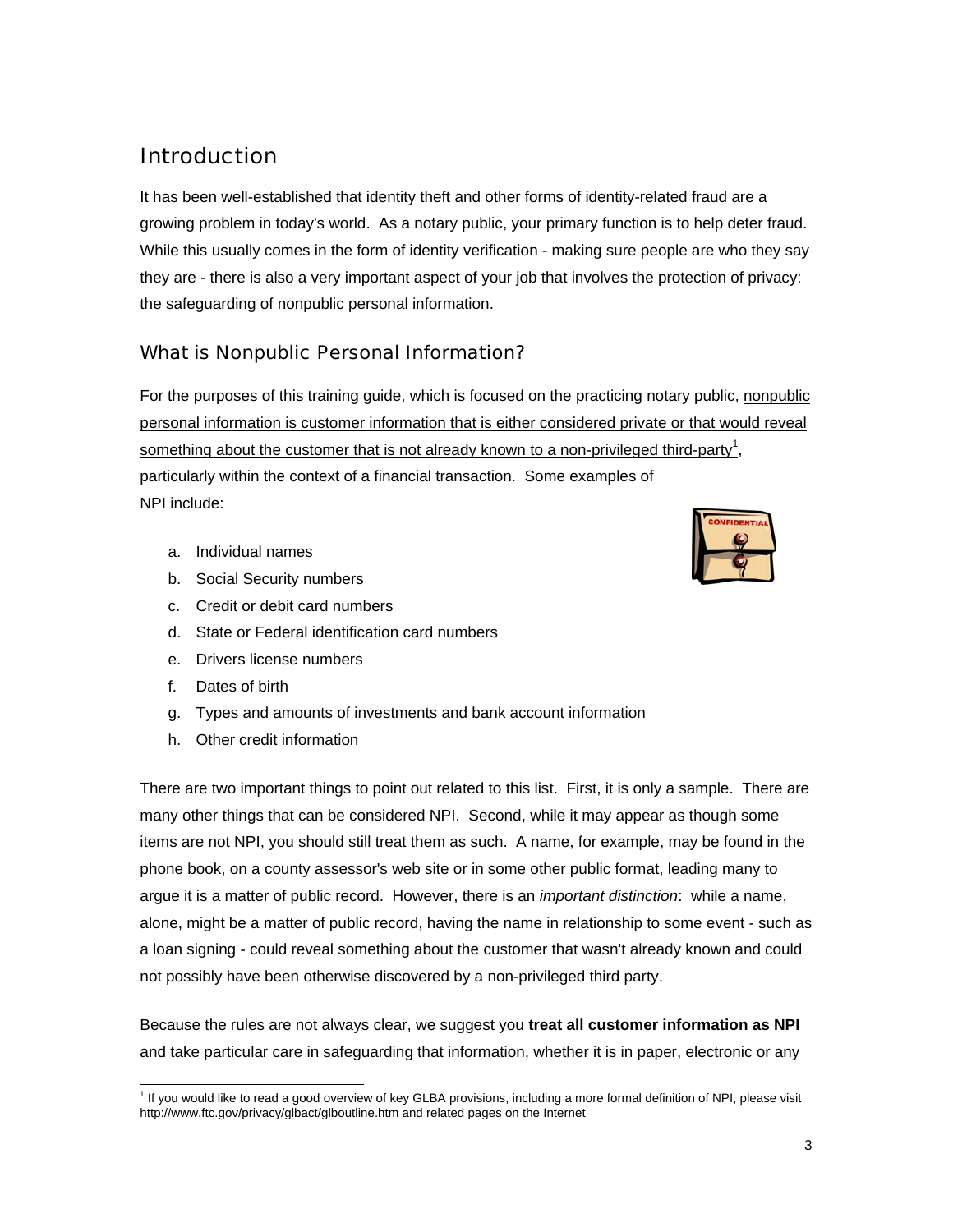other form. In this document, we will explore best practices for the handling of NPI with special focus on three areas:

# Primary Concerns for the Safeguarding of NPI

- 1) Information Stewardship
- 2) Computer and Electronic Security
- 3) Physical Access Security

*Information Stewardship* is the essence of privacy protection. In this section, we will explore your role as an information steward along with general expectations. The second section, *Computer and Electronic Security*, will focus on raising awareness of the risks present in today's electronic business environment, as well as detailing specific procedures for you to implement as part of your privacy protection plan. As an information steward, you should be aware of technologyrelated risks and should be following the proper procedures to minimize them. The final section, *Physical Access Security*, will cover the safe handling of paper documents along with measures you should take to secure access to your records and property, another must-do for the information steward.

# Section 1: Information Stewardship

A "steward" is one who has responsibility for something that belongs to someone else. In your role as a notary public, you will have access to a wide variety of customer information: loan documents and related instructions, healthcare documents, adoption papers, etc. In many cases, you will have temporary control over the documents and, often times, after the documents have left your possession, you will still have record of personal information.

As information steward, you have the following responsibilities:

- You must protect documents and other materials containing NPI while they are in your care
- You must properly return documents and other materials containing NPI to authorized parties
- You must adequately destroy documents and other materials containing NPI when they are no longer necessary to perform your duties OR return them to an authorized party
- You must immediately notify the owner of documents containing NPI if you suspect or are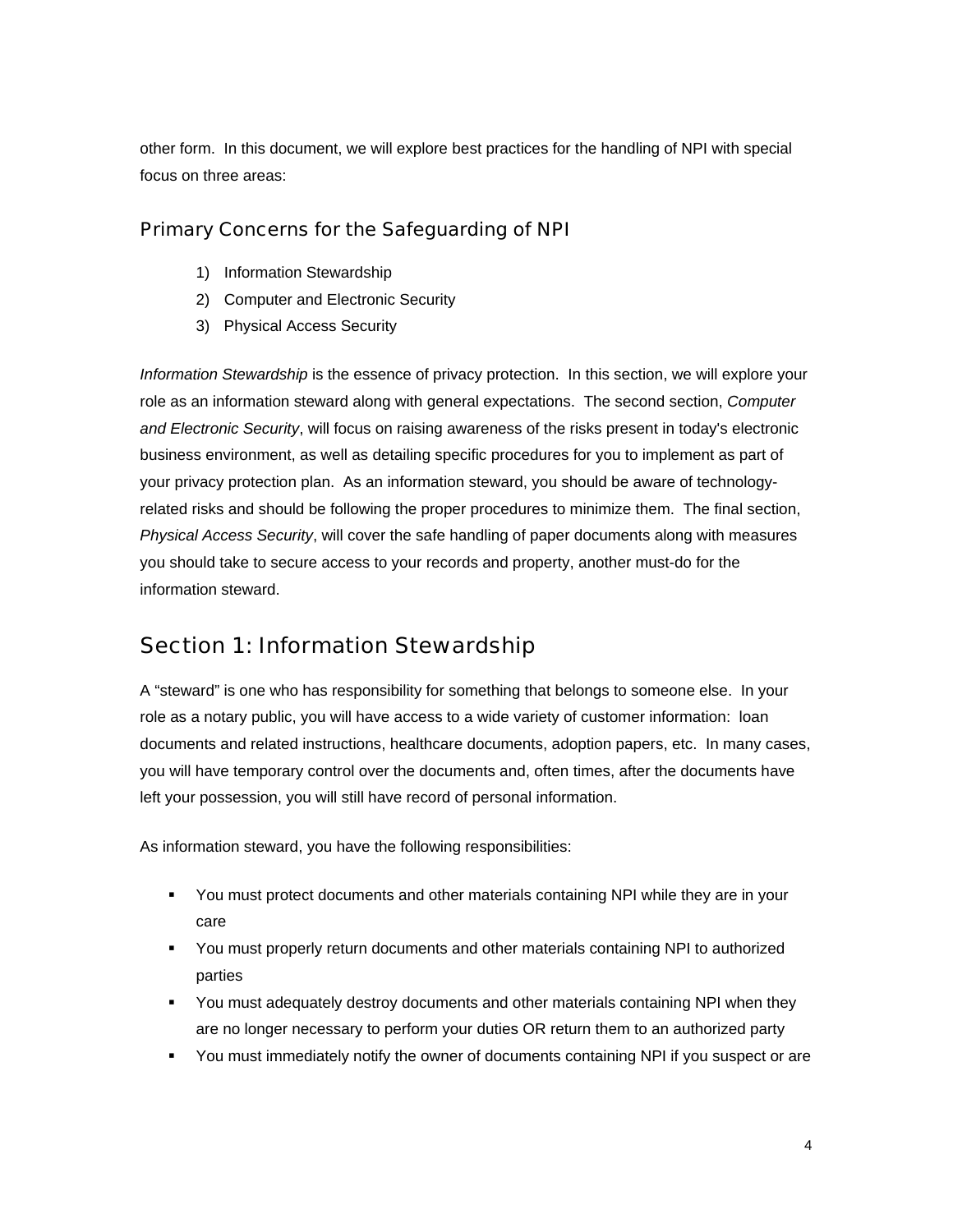aware of a breach, alteration, destruction, loss or any other unauthorized use of NPI

If you work for a medium- or large-sized company, you may already have a set of policies that address these responsibilities and should consult with your legal, compliance and/or risk management departments to make sure you are following established procedures. If you own a business or work for a smaller company without established guidelines, you should strongly consider creating your own. In either case, you should have some plan that addresses the topics presented in the remainder of this section: controlling access to customer information; handling information disposal, destruction, or dispensation; and what to do in the event something goes wrong.

## Access to Customer Information

*"I could tell ya, but then I'd have ta..."* 



As previously stated, you should treat all third-party information in your care as NPI. You are solely responsible for controlling access to this information and must ensure that it is not shared with unauthorized parties, altered, destroyed or otherwise used inappropriately. Generally speaking, if another party does not have an absolute need to know and if they are not

involved in helping you perform your duties, they should not have access to the information. This means you should not voluntarily share it and you should ensure that physical access is restricted by keeping it password-protected or securely locked, at a minimum. These security measures will be covered in subsequent sections.

Let's consider a common loan signing agent scenario. You are a signing agent and have been approached by *Quality Signings* (http://www.qualitysignings.com) to perform a loan signing for the benefit of *Bob and Mary Thompson*, borrowers. *Quality Signings* has been contracted by *Acme Super Title*, the title company responsible for the title work, who was hired by the *Mega Merger Bank*. Quality Signings sent the documents to you via FedEx.

You are now a steward of the information on behalf of Quality Signings for the ultimate benefit of Bob and Mary Thompson. Who should you be able to discuss the details of this signing with? If information is shared on a *need to know* basis, who needs to know? The answers to these questions are cut-and-dried, black-and-white, common sense and are listed in *Table 1.1*.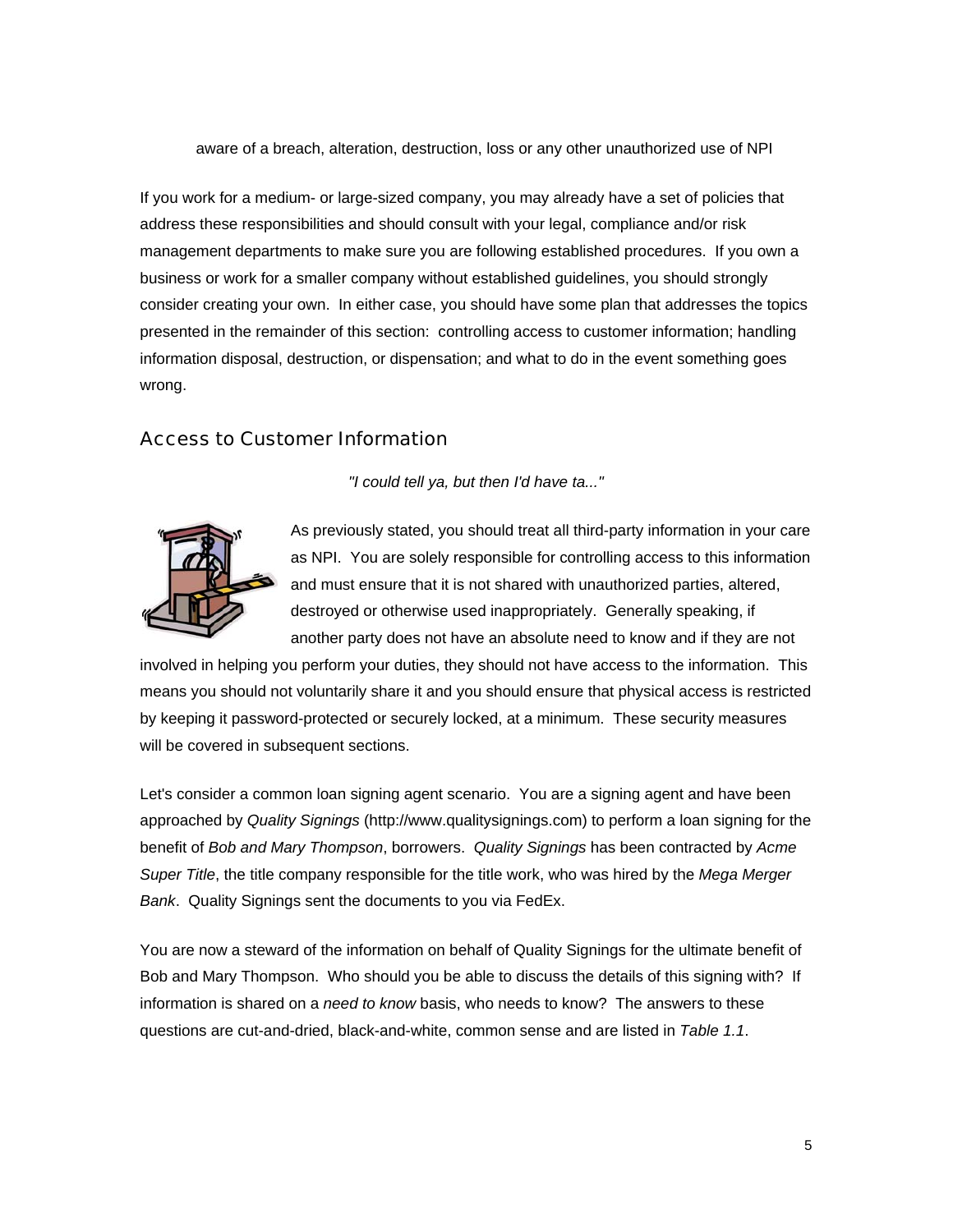#### **Who should have access to Bob and Mary Thompson's loan information?**

| <b>Should Have Access (Authorized)</b>                                                                      | <b>Should Not Have Access (Unauthorized)</b>                                                      |
|-------------------------------------------------------------------------------------------------------------|---------------------------------------------------------------------------------------------------|
| <b>Bob and Mary</b><br><b>Mega Merger Bank</b><br><b>Acme Super Title</b><br><b>Quality Signings</b><br>You | <b>Your Family</b><br><b>Your Friends</b><br><b>Your Neighbors</b><br><b>Complete Strangers</b>   |
|                                                                                                             | In short, anyone NOT on the access list and who is not key<br>to helping you perform your duties. |

*Table 1.1* 

While you might be tempted to share information with trusted family and friends, even the casual mention of a customer name in connection with a notarial assignment is telling the unauthorized party something they did not already know or could not readily discover from public sources: that the Thompsons could be taking a second mortgage out on their home! This could lead to speculation, gossip or worse and could ultimately result in very undesirable consequences for you, your customers, and, potentially, the Thompsons.

Next, while somewhat obvious, in addition to keeping NPI confidential and secure, sensitive information in your possession should be used **only in the manner for which you have been granted access**. In the case of the notary public, this usually means:

- To help establish a person's identity as part of a notarial procedure
- To facilitate communication between authorized parties toward a common goal (e.g. the signer, the document owner, loan and title companies, etc.)
- For record-keeping purposes, such as the recording of a notarial event in a notary journal

With respect to the first and second points, you should always bear in mind that your primary function is identity verification. Beyond that, it may be your duty to ensure that the signers understand what they are signing along with the significance of the transaction, in which case you are allowed to present the document and briefly explain its purpose. Under no circumstance should you interpret the terms of the document for the signer or offer advice or commentary. Doing so could be a violation of the law (in the case of a non-attorney offering advice that could be construed as legal advice) or in conflict with the interests of your clients.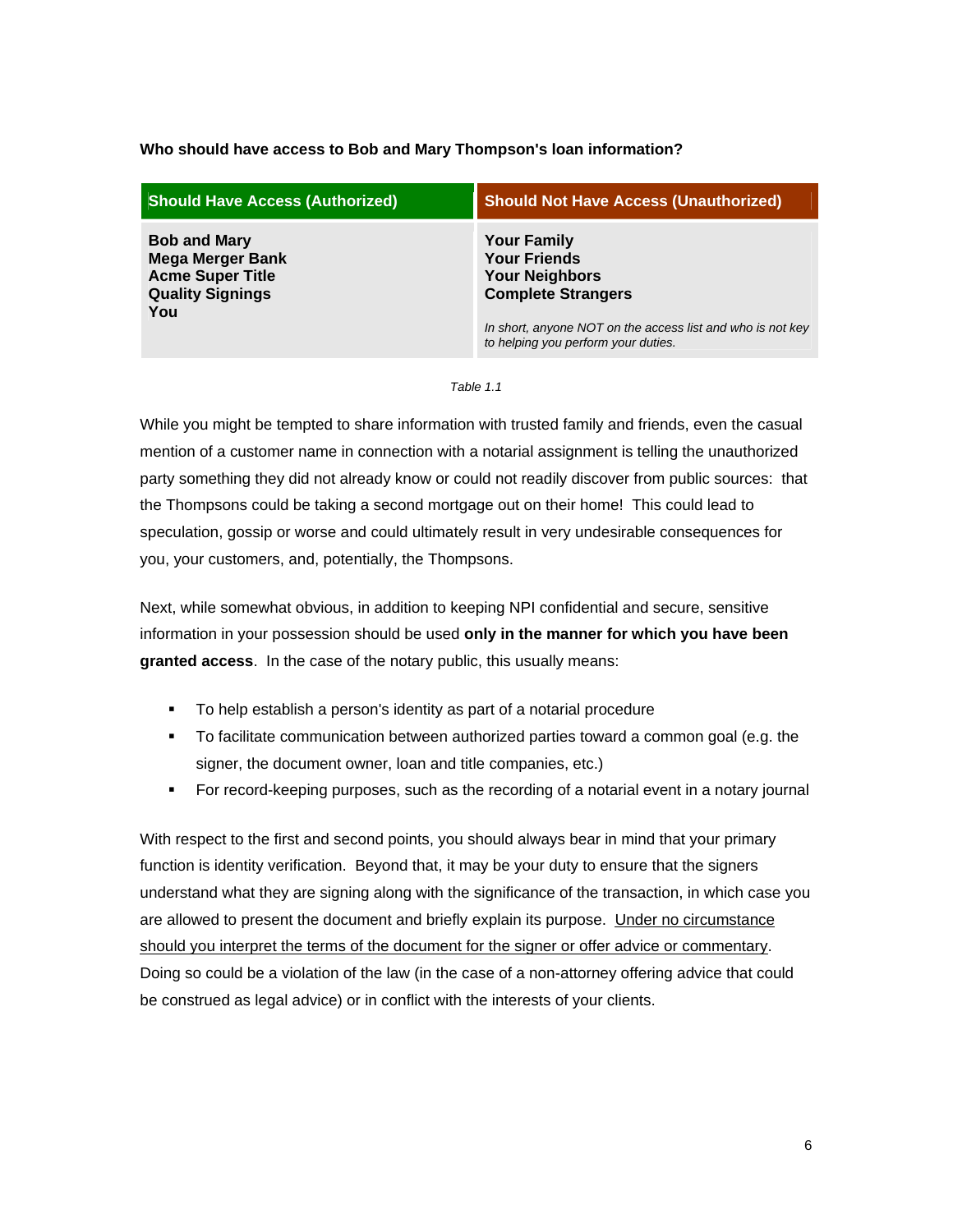# Disposal, Destruction or Return of Customer Information

A critical piece of the information stewardship puzzle involves proper disposal, destruction or dispensation of sensitive information. A notary public loan signing agent, for example, has access to NPI from the beginning of an assignment to the return of completed documents or destruction of copies that weren't needed. In most cases, the hiring organization will provide the notary with instructions describing how to return completed documents. In some cases, they will even detail what should be done with incomplete documents or documents that either went unsigned or were unnecessary. Seldom, however, will they tell the notary signing agent what to do with copies printed in error or residual electronic files.

When access to confidential information is no longer necessary for you to perform your duties, you should relinquish control of that information by following the directives of the owner of the information (e.g. a title company), where applicable, while respecting the privacy of the document principal(s) and following common sense guidelines. Under no circumstance should you retain more information than is required to satisfy your notarial obligations or to comply with the law and under no circumstance should you hold that information for a period longer than what is required to satisfy your notarial obligations or to comply with the law.

## When Instructions Have Been Provided



If you have been hired by a third-party to perform a notarization and they have provided specific instructions detailing the treatment of sensitive customer information, you should follow their instructions provided they are reasonable and do not jeopardize customer confidentiality. In the case of the notary signing agent, this will usually mean sending sensitive customer information by a common carrier

such as FedEx, UPS or DHL, with package tracking, to one of the following parties:

- 1. the title company,
- 2. the lender, or
- 3. the signing service.

This approach is about as secure as it reasonably gets provided you observe the following rules:

- 1) Do not waive the delivery signature and, if possible, require that your package be signed for.
- 2) Do not leave your package in an unsecure, unattended location or at a location that is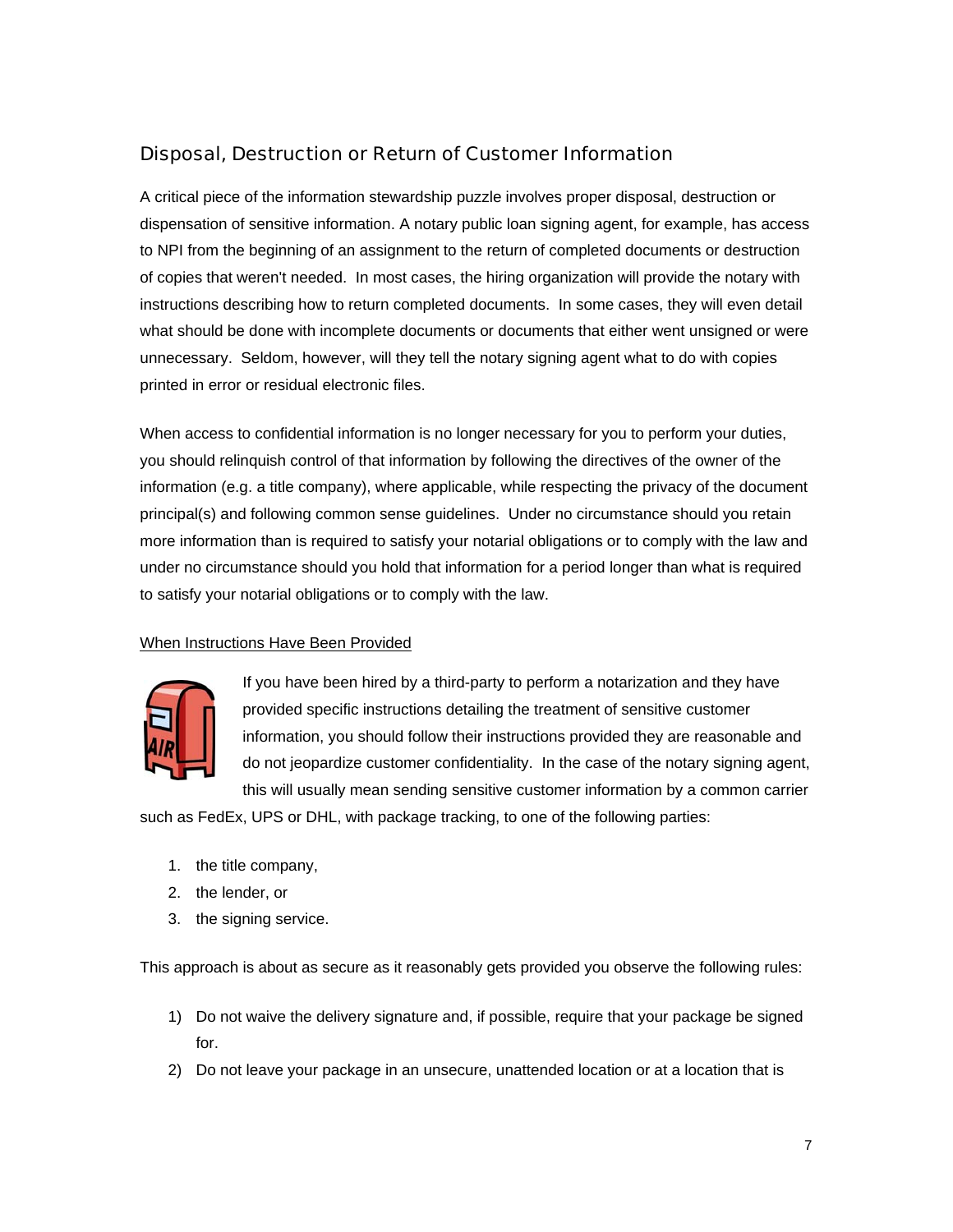likely to leave it setting on a counter waiting for pickup.

#### When Instructions Have NOT Been Provided



In the event you are left with extra document copies containing NPI or electronic files, it is your responsibility to ensure they are either returned to an authorized entity or thoroughly destroyed. Paper copies should be cross-shredded or otherwise permanently and irretrievably destroyed and, if possible, any remaining remnants

should be tendered to a document destruction company or observed to the point of collection by your waste authority. Electronic copies should be purged entirely from your computer or other system. The file(s) will need to be permanently deleted, both from the directory you have them stored in and the "Trashcan" or "Recycle Bin"<sup>2</sup> of your computer.

## When a Security Breach Has Occurred or Is Suspected

*"The best laid plans of mice and men often go awry"* 

Despite any policies or procedures you have in place for the handling of NPI, there is always the chance the information will be compromised. A breach could be the result of any number of things beyond your reasonable control ranging from an undocumented and yet undiscovered computer system vulnerability to theft.

If you have confirmed or suspect that sensitive information in your care has been accessed by an unauthorized entity, you should immediately notify the appropriate organization or individual that the information may have been compromised. You should generally begin with the party that requested the notarization. Prompt notification will allow them to take appropriate steps toward reducing any potential damage that could arise out of the breach, and may possibly limit your liability.

Before moving on to security awareness, it is worth pointing out that if something happens to sensitive information you have been entrusted with that results in inconvenience or damage to another party, you can be held liable. This liability could *easily* extend into the tens of thousands of dollars once all factors have been considered. For this reason, it is critical that you employ a reasonable level of care when working with sensitive customer information. Proving you did all you reasonably could to safeguard confidentiality could limit your financial liability significantly.

 2 Many computer systems do not physically delete files from the hard drive when you elect to delete them. Rather, they are moved to the Trashcan or Recycle Bin to help guard against accidental data loss. When this occurs, you must delete the file(s) from those locations as a secondary measure. Alternatively, you might consider investing in a small software utility that acts as a *virtual shredder*, ridding your computer of all traces of the target document.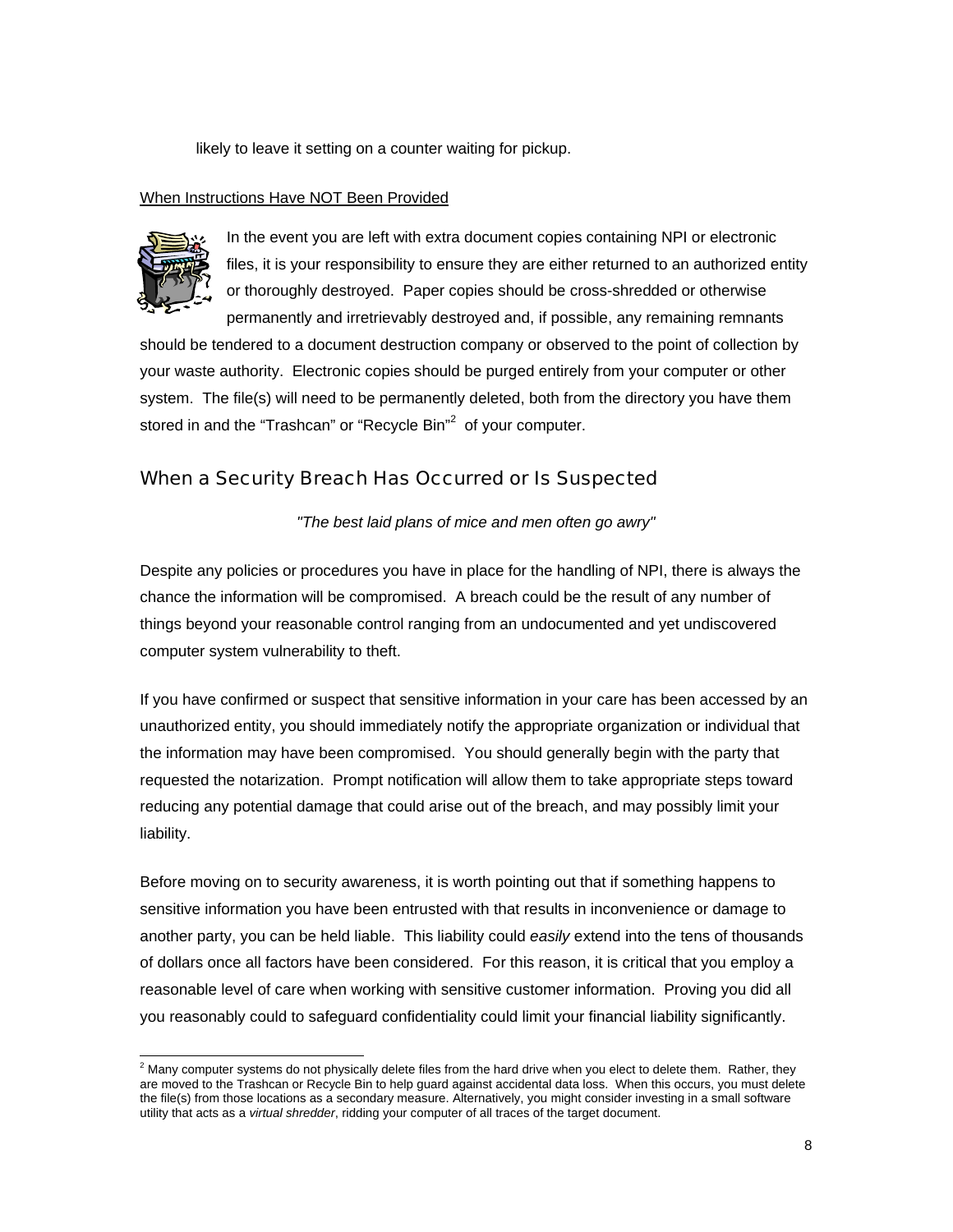# Section 2: Computer and Electronic Security

# **Background**

Historically, most documents presented for notarization were done so in the presence of the parties directly involved in the transaction. Loan documents, for example, were most often signed and notarized in brick-and-mortar banks. With the relaxation of interstate banking laws and the rapid pace of technological advance, a new generation of lenders were born: *virtual lenders*. Increased competition from virtual lenders and banks without boundaries meant that borrowers had more choices when it came to home loans.

Naturally, the proximity of west coast borrowers to east coast banks imposed certain constraints. Business could not be conducted face-to-face as was the case with the brick-and-mortar bank. This constraint ultimately led to the contracting of remote agents. Virtual lenders and their business affiliates quickly recognized the necessity and convenience of having an independent contractor to assist with the signing of their documents. Enter the notary public signing agent.

In the early years of the signing agent profession, the vast majority of all documents were delivered via a private courier service, such as UPS or FedEx, an approach that continues today. From a signing agent perspective, these paper-based documents are generally very easy to work with; everything is included in a single envelope and signature spots are often marked. However, this method has at least one very major disadvantage: it is not possible to modify the documents at the last minute.

Dramatic improvements in Internet connectivity speed, loan production software, and printing technology have led to a viable alternative to traditional delivery: e-docs! As the term is currently used, "e-docs" refers to documents that are delivered electronically, printed to paper and subsequently signed and returned by private carrier. Electronic delivery could take the form of email, an electronic fax or download from a secure web site. This relatively new and more convenient document delivery mechanism has also introduced a very critical security dynamic: the protection of electronic information.

The risks in working with electronic information are anything but trivial and it is critical that you have an understanding of them, along with a working knowledge of how to combat related electronic hazards, in your role as a notary public. Reading and understanding the topics in the remainder of this section will take you a step closer to satisfying your responsibilities as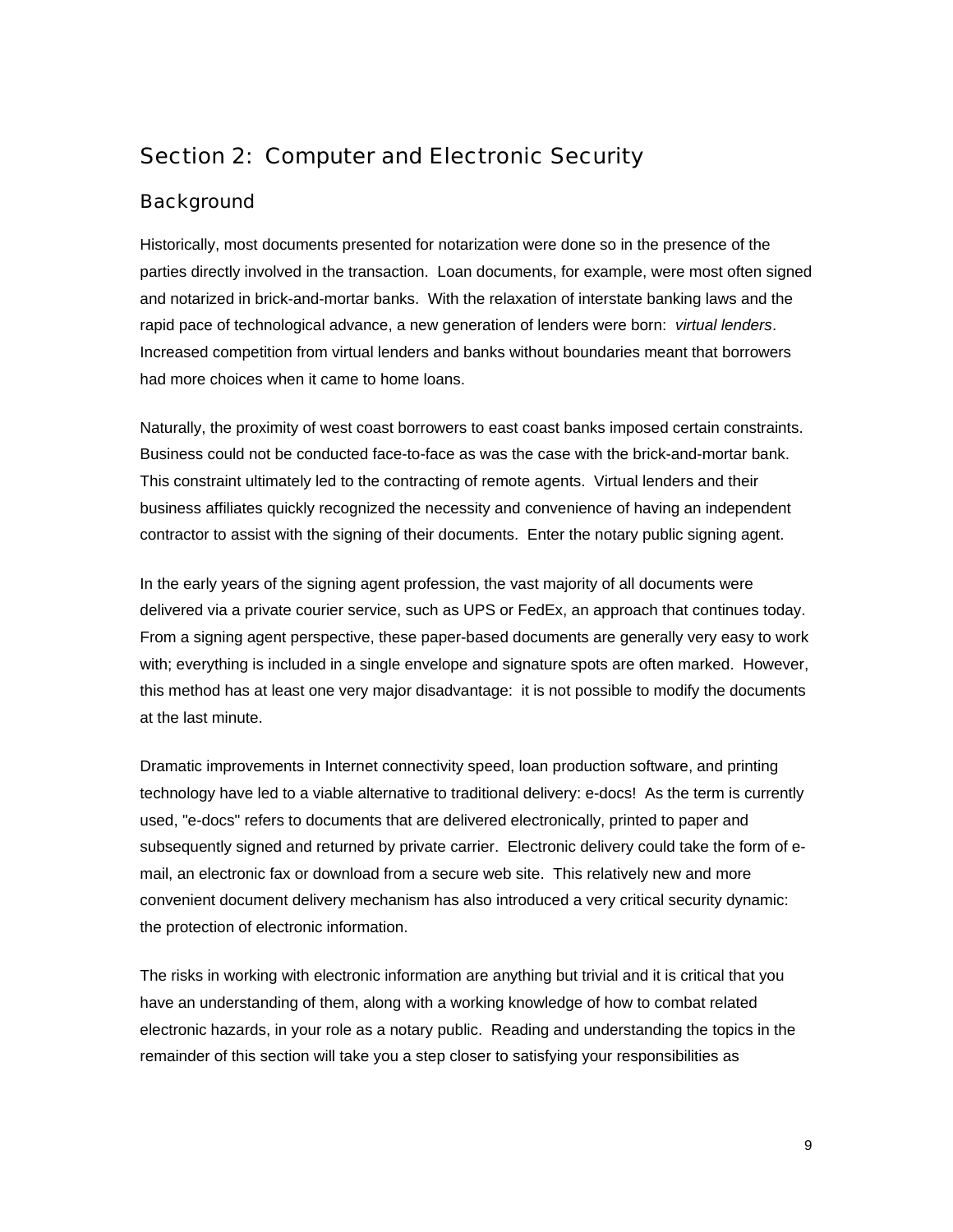information steward.

## Software Updates

A fundamental requirement to keeping your computer and the information it contains secure is ensuring that your computer's operating software up-to-date. Today's operating systems are incredibly complex and represent the effort of hundreds of individual programmers and literally millions of lines of computer code. An unfortunate side effect of this level of complexity is the occasional coding error, bug or oversight that may result in a security vulnerability.

When such vulnerabilities are discovered, they are rapidly remedied in the form of a "patch" or "update" before they can be widely exploited. These updates are usually available as free downloads on vendor websites or they are built into the operating system, itself. If your operating system supports the auto-update feature, we recommend you use it.

| <b>Software Updates in Windows XP</b> |                                                                                                                                                                                                                  |  |
|---------------------------------------|------------------------------------------------------------------------------------------------------------------------------------------------------------------------------------------------------------------|--|
| <b>Security Center</b>                | In Microsoft Windows XP, click on Start, then Settings, then<br><b>Control Panel</b> and look for this icon. Once you have found it,<br>click it and then select Automatic Update to set your update<br>options. |  |

If your operating system does not appear to contain an auto-update feature, you should regularly visit your software vendor's website for patches and should consider subscribing to any security alerts they have available. Unless your computer and any related devices are running the latest security patches, other security measures may not be effective and NPI in your possession will be at much greater risk.

## Password Policy

Where possible, all electronic devices under your control should be password-protected using a *strong* password, and that password should, itself, be protected from unauthorized access.

## *Password Strength*

The use of strong passwords is probably the easiest way to keep information stored on your computer or other electronic device secure. The term *strong*, as it applies to passwords, means it is difficult for someone or something else to guess. Before describing the requirements of a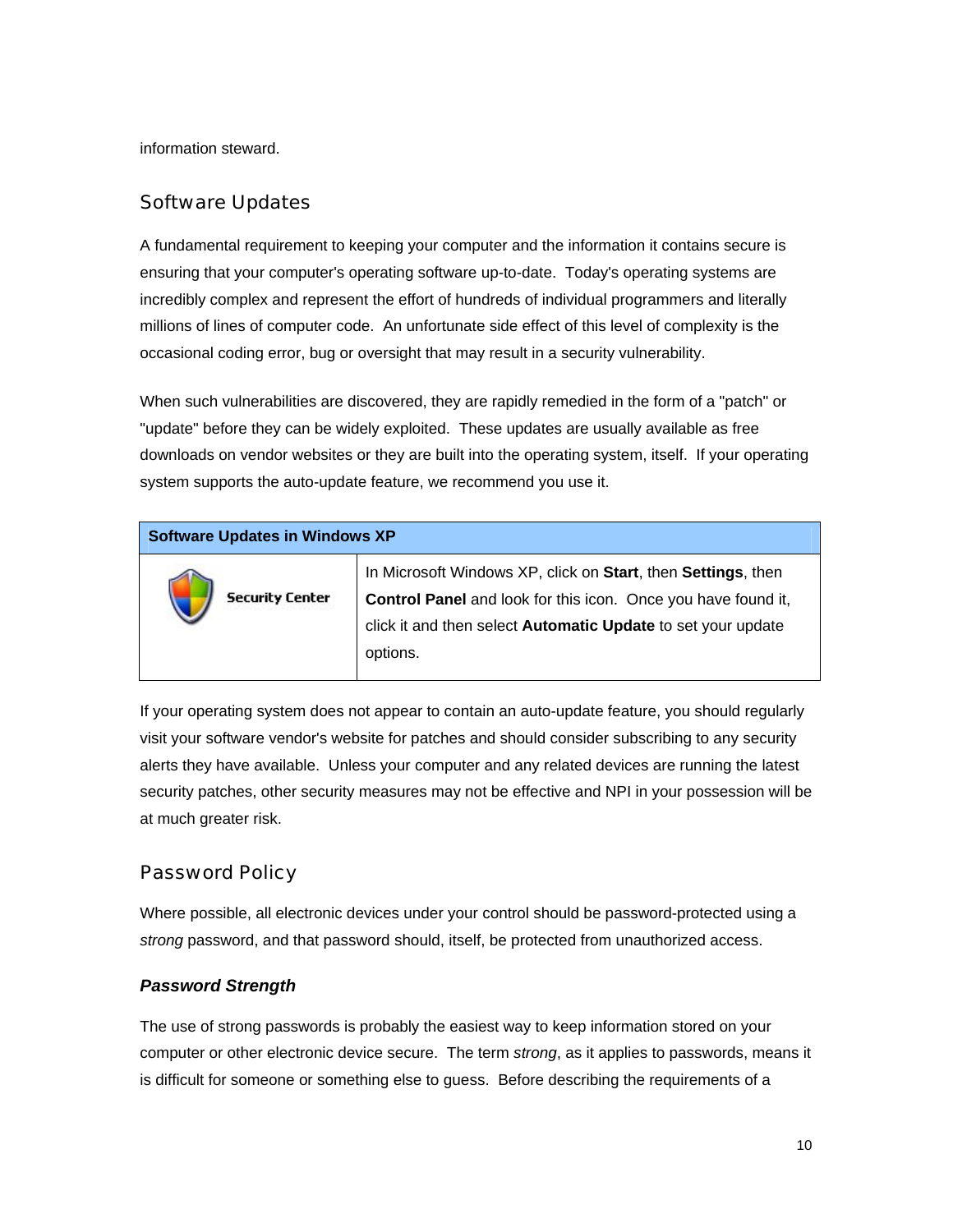strong password, let's think for a moment about the thought process of a *hacker*. Most good computer hackers are extremely adept at identifying *weak* passwords. If your password resembles any of the following, it is *weak* and therefore an easy target for a hacker:

- A variation of your name, address, birth date or phone number
- A variation of a family member's name or birth date (especially children)
- Related to any of your favorite things (colors, sports teams, whiskers on kittens)
- **A** common word

The first three points fall into the realm of *intelligent guessing* and relate to your social existence, a specialty of *social hackers*. The last item is often the first resort for the specialized password cracking software that hackers use.

Password crackers are capable of performing *dictionary* and *brute force* attacks against your systems. In a dictionary attack, the software program will systematically attempt *every* word in the dictionary to gain access to your system. While this form of attack is somewhat slow, it is often fruitful and can identify many weak passwords. The second form of software-based attack, *brute force or automation*, involves methodically trying every combination of characters until your password is discovered. While this method may be successful in theory, when strong passwords are employed, it takes super computer-like processing power and a substantial amount of access time to your system. It is therefore only effective in the most extreme and notorious cases.

# **gR7!my\$g0**

For a password to be considered strong, there are a number of requirements. A strong password is typically a minimum of eight characters long and contains at least one character of each of the following types: uppercase letter, lowercase letter, numeral, and a non-alphanumeric symbol. A strong password should include a symbol somewhere between the second and sixth positions and will never use words or word fragments common to you because they are the starting point for most thieves.

Strong passwords should be required to access your computer, your e-mail, any documents you have securely stored away from your computer and on any other electronic devices with connectivity to the devices containing NPI you have saved. Ideally, passwords should be changed monthly and new passwords should not resemble old ones.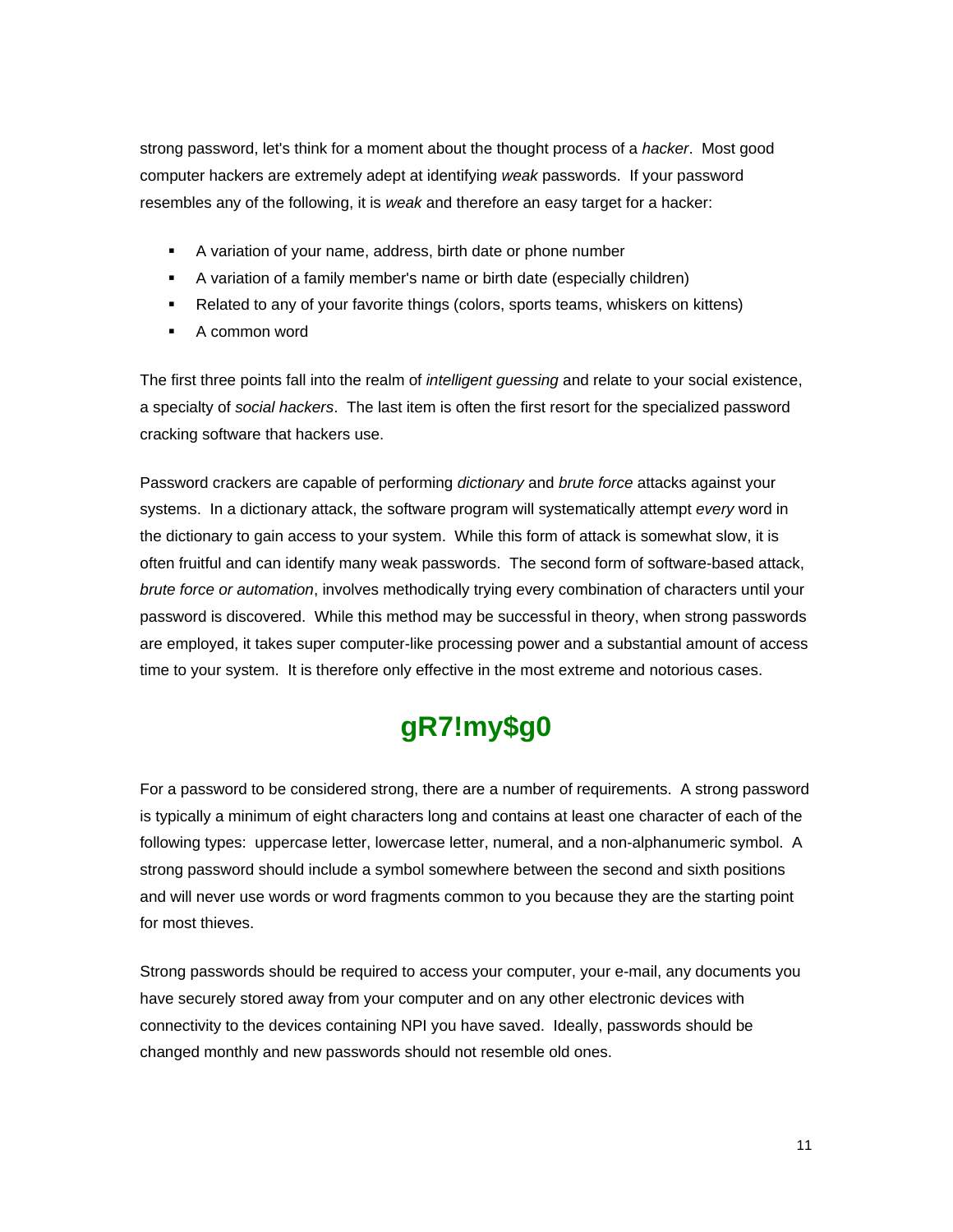# *Protecting Your Passwords*

Once you have chosen a strong password, you must protect it from unauthorized access. The cardinal rule here is:

# **IF AT ALL POSSIBLE, NEVER WRITE DOWN YOUR PASSWORD**



Writing down your password and trying to hide it is the most common mistake people tend to make. Small pieces of paper under your keyboard and around your desk are the first thing information thieves will look for. A strong password won't be nearly as effective if it is easy to find. If it is absolutely necessary to record your password in written form, it should be securely stored. Secure storage of sensitive information is covered in Section 3 of this

paper.

In addition, if possible, you should attempt to *encrypt* your written password by writing it as a code that only you will know. This can easily be accomplished by using your own *secret rule*. For instance, suppose every time you write down a password, you *add* 3 to every numerical digit. If you cannot remember your password and must retrieve it from a piece of paper, you know that you should *subtract* 3 from every digit.

```
Your Real Password: gR7!my$g0 Your Encrypted Password: gR0!my$g3
```
This very simple form of encryption can do wonders for protecting your passwords and, in turn, sensitive information you have stored on your equipment.

# **DO NOT SHARE YOUR PASSWORDS**

Next, your passwords should not be shared with other parties unless absolutely necessary. This includes friends, family, co-workers and complete strangers, including people who might call or email you claiming they need your password for some official-sounding reason. If you *do* ever encounter a situation that requires you to temporarily share your password, you should change it at your next available opportunity and should ensure that the same password is not still being used on other systems. This sometimes occurs in office settings when, for example, a trusted coworker absolutely needs immediate access to something you are storing and you are away from the office.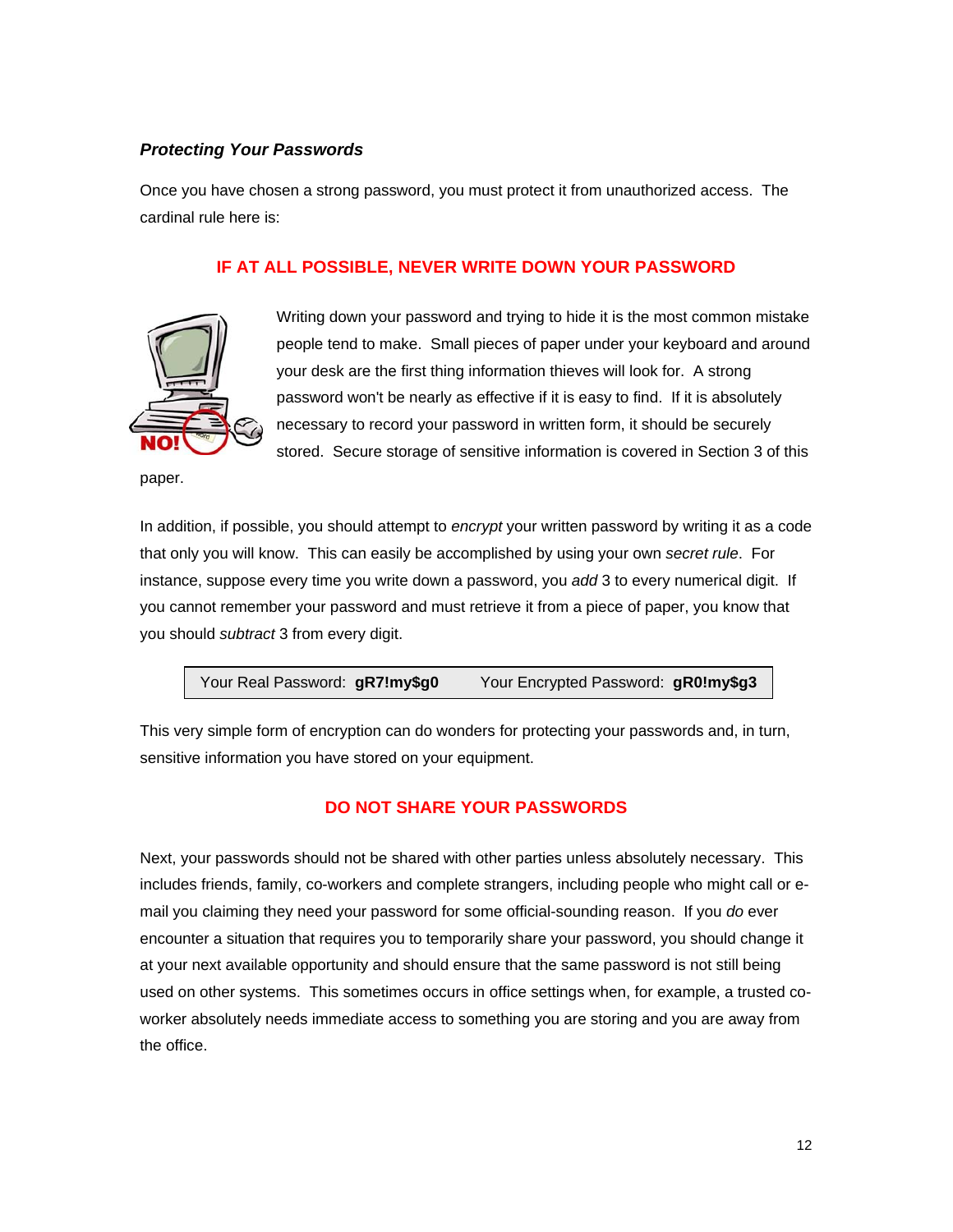Okay, so you have a strong password, you are not writing it down in plain form anywhere, and you are not sharing it. You're off to an outstanding start and have covered the most critical bases! Here are some additional password-related security practices you should employ:

Do not use the same password for all programs and accounts

*While this is much more convenient for you, it gives thieves full access to your sensitive information in the event of a single security breach.* 

Do not store your passwords in unprotected documents on your computer

*Documents containing phrases such as "password" can be easily located on your computer and copied within minutes by someone with access to it. For this reason, even a short bathroom break could have disastrous consequences if your computer is left unprotected with password information stored in files.*

• Change your passwords frequently

*Passwords should be changed every one to three months. There are two primary reasons for this: first, it makes your password a moving target for the persistent hacker; it will be much harder to systematically guess if it keeps changing. Second, in the event your password has been compromised and someone has been discreetly using it for unauthorized and possibly illegal purposes, changing it will eliminate their access to your system.* 

Be wary of programs offering to save your password

*If a software application asks to store your password as a convenience, you should first confirm that the application is legitimate and trustworthy. Once that has been established, you should carefully consider the possible consequences. First, keep in mind that the program must store your password somewhere*  and, even if it is encrypted, it increases the risk that your password will be compromised by making it *slightly more accessible. Next, will allowing the program to store your password allow someone else to access one of your systems when using the program? Some Internet web browsers, for example, have the ability to retain user names and passwords for use with specific web sites. At the point you returned to the web site login screen, the browser will pre-populate the user name and password boxes for your convenience. Due to the obvious risk this poses, the practice is strongly discouraged.* 

If you believe your passwords have been compromised, change them!

*It should go without saying that if you believe an unauthorized party has gained access to your password, you need to change it immediately. We've said it anyway.*

Password-protect your computer screen saver

*Operating systems such as Microsoft Windows have the ability to enable password protection on the screen saver. After a predefined period of inactivity, the screen saver will display. When the mouse is next moved or the keyboard is touched, rather than returning directly to the desktop, a password prompt will be displayed. In order to re-gain access to the system, the password must be entered. This is an excellent security measure and should be used whenever possible.*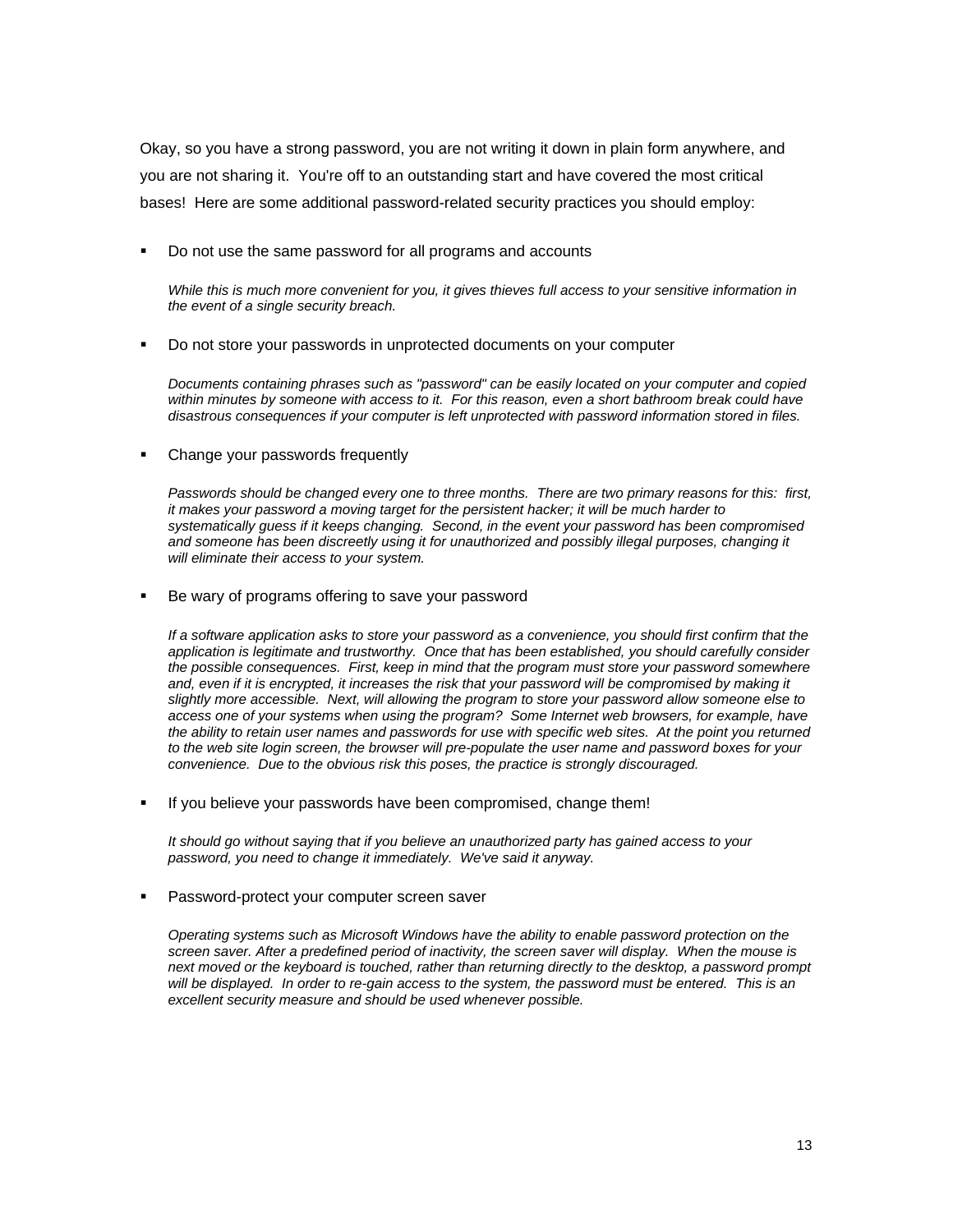## **Password-Protected Screen Saver on Windows XP**



In Microsoft Windows XP, right-click on the desktop, click **Properties**, then **Screen Saver**. Check the box that reads **On resume, password protect**.

# Electronic Threats

Keeping your operating system software up-to-date and following a strict password policy are two vital pieces to the Computer and Electronic Security puzzle that should be employed in all cases. Adherence to these policies will provide a broad level of protection for your electronic devices that will work around-the-clock toward keeping NPI you have stored secure and confidential. However, software updates and passwords are not enough. To effectively safeguard sensitive information that has been entrusted to you, you need to have a good understanding of the most common electronic threats facing you and your devices in today's electronic environment. They are:

- Viruses
- Worms
- Trojan Horses
- **Adware**
- **Spyware**

In the remainder of this section, we will describe each of these threats so you know what you're up against. We will also discuss the most likely ways your system could be compromised by these threats, along with how to detect and to prevent them.



## *Viruses*

Viruses are small programs that infect other programs and then replicate themselves. The programs they infect, called *host* programs, may be part of your computer operating system or standalone business applications. Viruses are

written and released by thieves, hackers and, in many cases, people seeking notoriety for their own purposes. They are sometimes destructive, capable of wiping the entire contents of your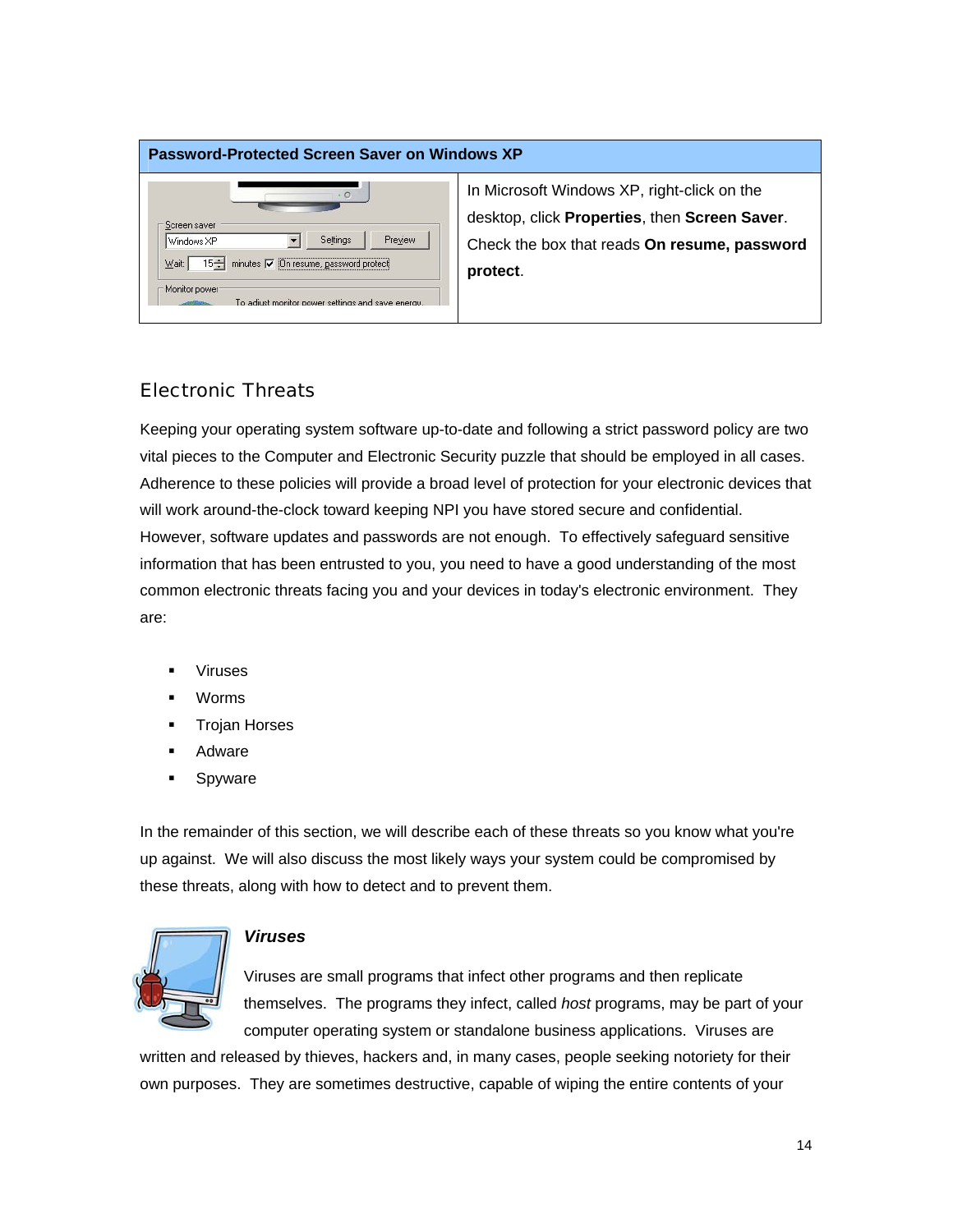hard drive clean; sometimes exploitive, offering an illegitimate means for others to access your data; and sometimes just a computing nuisance, in which case they might repeatedly display a message on your computer like, "You've been infected."

Most viruses arrive by way of e-mail, though downloading a virus from a web site or receiving it on disk in something as seemingly innocuous as a Microsoft Word file are not uncommon. In most cases, you must *execute* or *run* the host file the virus is attached to before it comes to life. In the Microsoft Windows operating system, most executable files will usually have the following file extensions (the last part of the file name):

- .EXE (executable)
- .COM (executable)
- .BAT (batch file)
- .CMD (batch file)
- .VBS (Visual Basic Scripting file)

Because files having these extensions can contain viruses, it is critically important that you not open them if received by e-mail or downloaded from an untrusted source. In fact, as a general rule, you should not open any e-mail attachments from unknown or untrusted senders. Remember, even Microsoft Word and Microsoft Excel documents (.DOC and .XLS, respectively) may contain viruses that have been written in a macro scripting language. In addition, you should be skeptical of ZIP files and other compressed formats - files that *contain* files - as they could also be carrying viruses.

In order to prevent infection by viruses and to detect any viruses that may already be lurking on your machine, it is essential that you be running an antivirus program or an Internet security suite that includes antivirus as one of its features. Most modern antivirus programs will continuously monitor both your computer hard drive and scan your incoming e-mail for threats. Examples include:

- Norton Internet Security (http://www.symantec.com)
- McAfee Internet Security Suite (http://www.mcafee.com)
- AVG Internet Security (http://www.grisoft.com)

Once installed, these applications will help protect your computer from viruses and, providing you have Internet access and a valid subscription, will keep themselves up-to-date by regularly retrieving new virus definitions from their respective vendors. In support of this, you should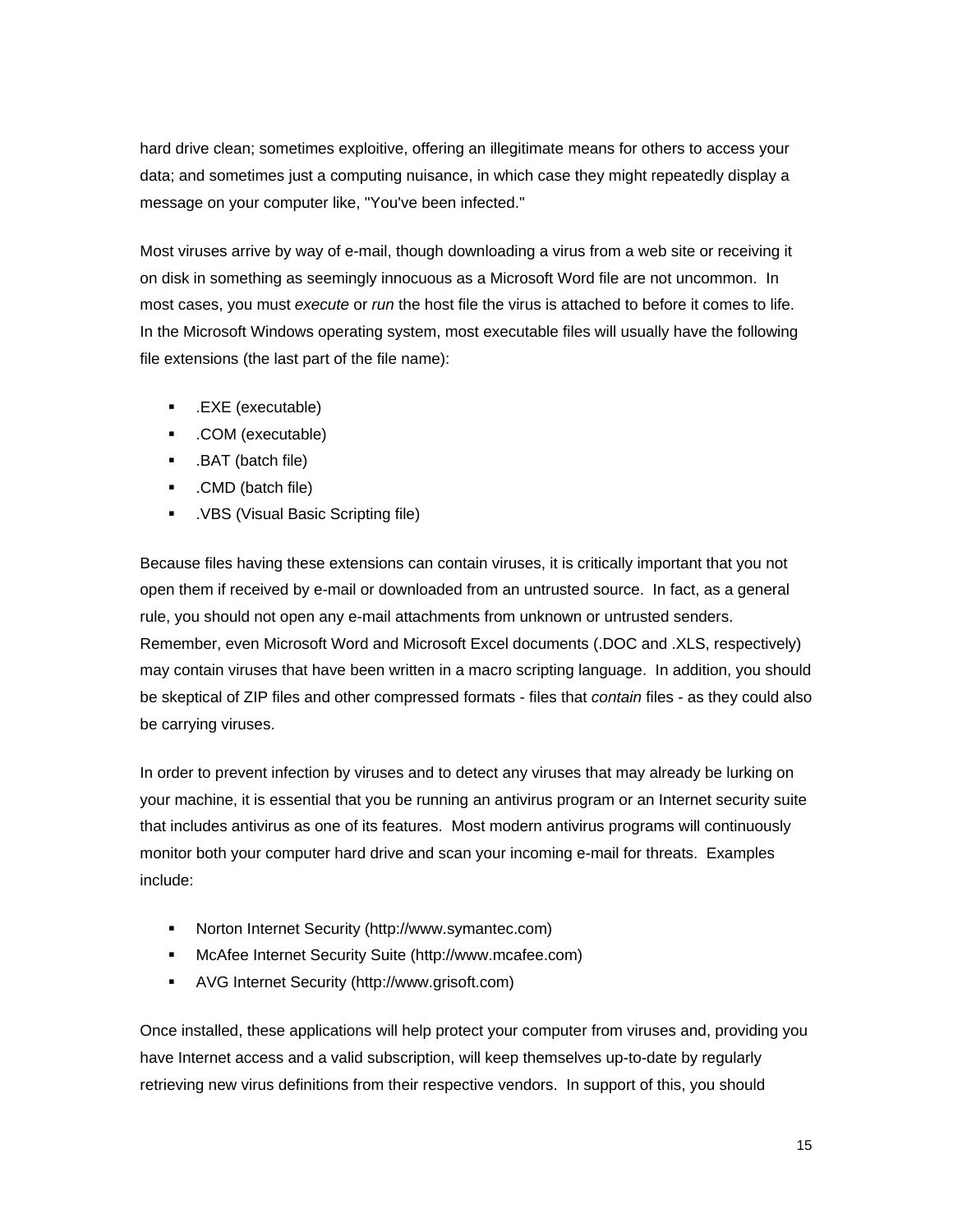ensure auto-updates are turned on in these applications and should allow them to run full system scans on a weekly basis, at a minimum.

#### *Worms*

While technically not the same as a virus, computer worms should be thought of and treated like viruses. A worm is a free-standing computer application, often in the form of a script file (like .VBS), that is typically propagated by e-mail as an attachment. Worms are particularly insidious for the following reasons:

- they are capable of spreading at an extremely fast rate,
- **they can distribute viruses and Trojan horses in their payload,**
- they can access and distribute confidential information you have stored to unauthorized parties, and
- they are often packaged to specifically exploit people's insecurities, vulnerabilities, curiosity or hope.

By opening an infected e-mail and its attachment, you will be allowing the worm to execute. Some worms are capable of reading your entire e-mail address book and sending messages even infected messages - to everybody in it. Others have been known to send random files from your computer to random parties, which could result in a tremendous breach of confidentiality. Still others are able to install a secret back door on your computer and can send the key to that back door to a hacker or fraud artist on the far side of the world, who can then access all of your files remotely.

Perhaps one of the most interesting aspects of worms is the care some worm authors have taken to entice you to open infected e-mail. The ILOVEYOU worm, for example, was particularly effective as "ILOVEYOU" appeared in the subject of infected e-mails, along with an attachment named "LOVE-LETTER-FOR-YOU.TXT.vbs", which fooled untold numbers of users across the world. *(Note the "vbs" file extension. Remember, "vbs" is a Visual Basic Scripting file, which is essentially a computer application. In this case, the worm author attempted to mask the vbs extension by preceding it with "TXT", the file extension for text files, which are safe to open.)*

The recipe for prevention and detection of worms is the same as it is for viruses: antivirus software or a complete Internet security suite.

If you would like to learn more about computer worms, we recommend searching Wikipedia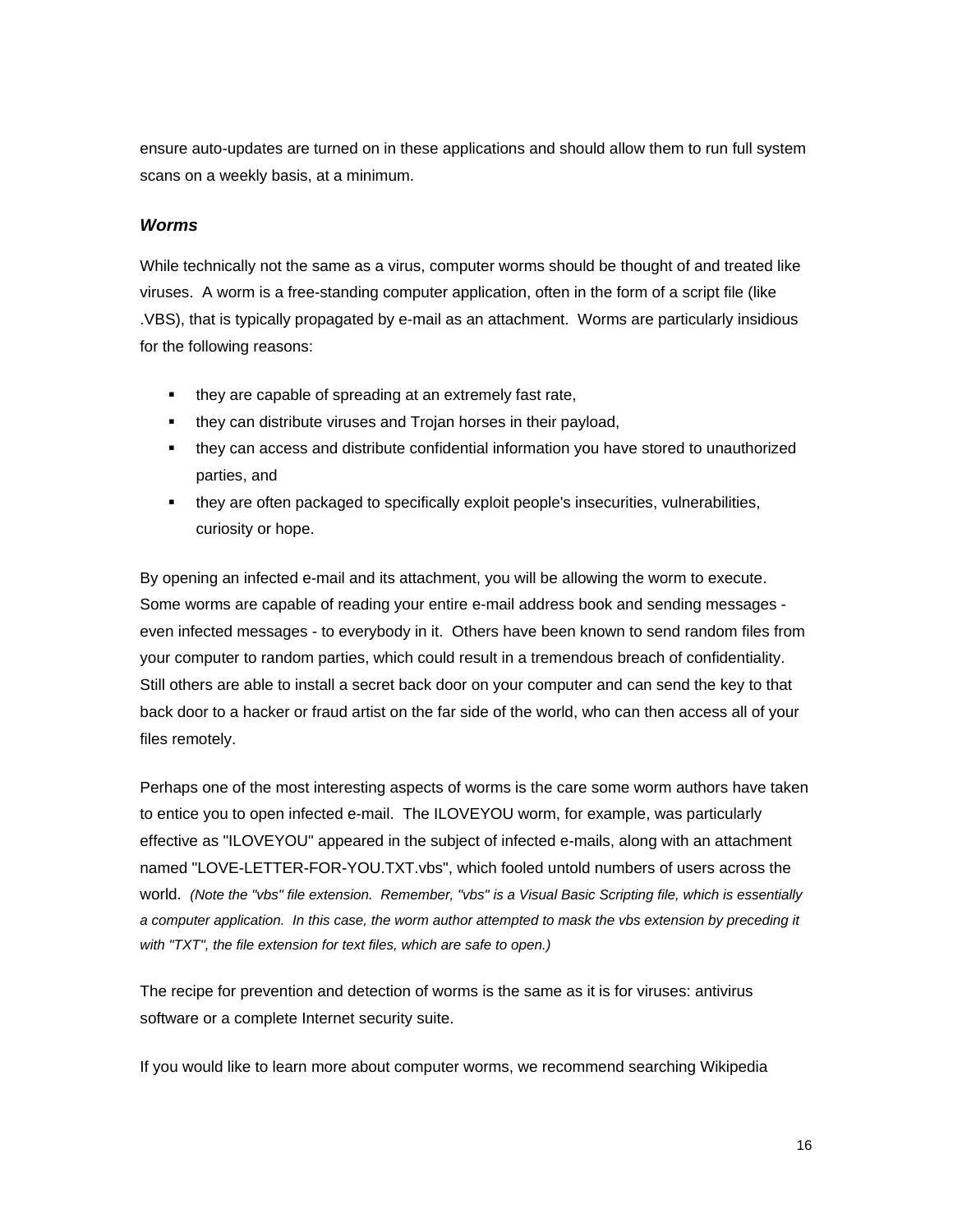(http://www.wikipedia.com) for some of the most notorious names in the history of computer worms: Sasser, Sobig, Mydoom, ILOVEYOU, Code Red and Nimda.

## *Trojan Horses*



Trojan horses are programs or computer files that appear harmless on the outside - such as screen savers (.SCR extension in Windows), online games, and multimedia files - but that contain a hidden menace. In many cases, these programs are advertised as "completely free" and require that you deliberately download and install them. Once installed, the menace, usually in the form of

adware or spyware, will go to work. Adware and spyware are discussed in subsequent sections.

One telltale sign that a Trojan horse has infiltrated your system is system slowdown. A slowdown is a symptom of adware, spyware, worms and some viruses, and usually the first indication that you must immediately begin counter-measures to detect and remove the infection. Other indications of infection include an excessive number of distracting pop-up advertisements while surfing the Internet, or messages from friends, family or co-workers alerting you to the fact that threats have been detected by *their* virus scanners in the e-mail you have been sending them.<sup>3</sup>

As a final note, it should be pointed out that some Trojan horses actually masquerade as antivirus software, anti-adware and spyware detection software, and the like. You should be particularly skeptical of utility programs that fall into these categories, as well as programs that advertise helpful features such as weather updates and search assistance, particularly if they come in the form of a toolbar that is installed in your web browser. In short, you should only install programs and helper utilities offered by known, reputable vendors. Some examples of *safe* utilities include:

- **Lavasoft Ad-Aware (http://www.lavasoft.com)**
- Google Toolbar (http://www.google.com)
- Yahoo! Toolbar (http://www.yahoo.com)

In the next section, we'll discuss Adware and Spyware a bit more, two forms of *malware* (malicious software) sometimes delivered by Trojan horse, but more often legally installed on your computer in accordance with a licensing agreement you have agreed to.

 3 In certain cases, you may find yourself accused of propagating viruses, worms, spam or other e-mail-based threats when you are *absolutely certain* it is not you. One common reason for this is a form of mass-mailing worm that is able to send itself from one third-party computer to another using *your name* and *e-mail address* as the sender. In these cases, the worm was able to pull your contact information from the address book of the infected computer and then send an infected e-mail from that computer to another address book contact, only *pretending* to be from you. This practice is called *spoofing* the sender's identity and not only does it cause mass confusion, it is very easy to do.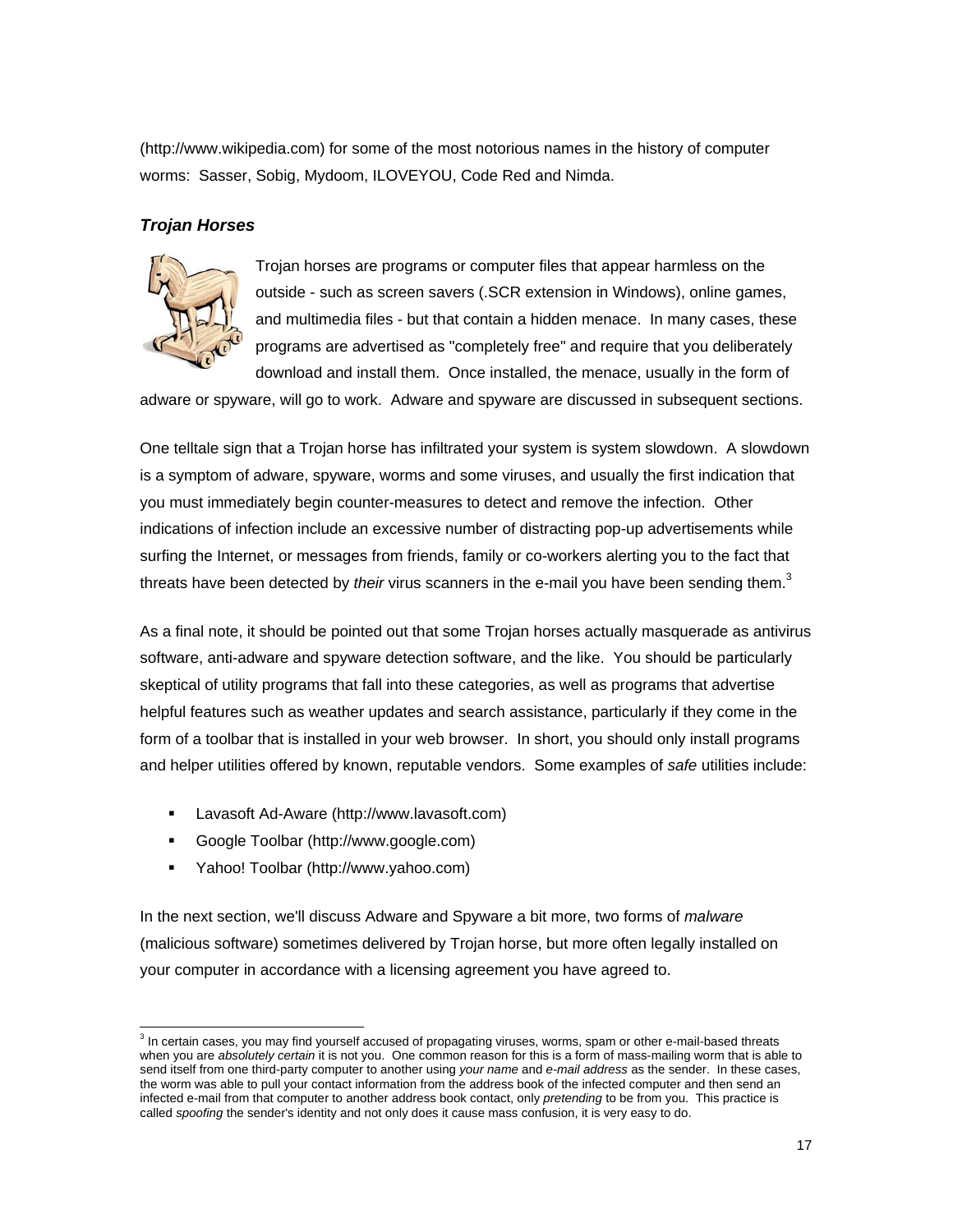## *Adware and Spyware*

**Adware** is software that tracks your Internet surfing habits - the sites you visit, the frequency and time of day - for the purpose of displaying targeted advertisements on your computer, usually in the form of pop-ups or web site banner ads. Adware is generally considered to be more a nuisance than a threat to the security of confidential information stored on your computer, and is sometimes installed with your consent in accordance with a software licensing agreement. (Remember those *free*, helpful utilities we discussed earlier? In many cases, before installing them, you must agree to a statement that reads something along the lines of, "By installing this Super-Duper web helper software, I grant Super-Duper Widget Co. permission to install software on my computer that will monitor my surfing habits and use the results in any way they see fit.") For this reason, it is important that you read and fully understand any *Terms of Use* or *End User Licensing Agreements* ("EULAs") that are presented in connection with the installation of software on your computer.

**Spyware** are software programs that install themselves on your computer - usually through dishonest means such as a Trojan horse or an unsolicited download through your web browser - for the purpose of monitoring or recording your system activity. Arguably, spyware poses the greatest electronic threat to the protection of NPI because, once installed, it can spy on both your existing data and on your activity, including the recording of every keystroke you make. Spyware does not



stop there, however. Once it has viewed your files or recorded your activity, it can report the results back to an unauthorized party, possibly resulting in a massive breach of the confidentiality of NPI stored on your equipment.

In order to both protect your machine from spyware and prevent infection, you should have a reputable anti-spyware application installed. Most current Internet security suites include antispyware modules, and standalone applications such as Lavasoft Ad-Aware can detect and remove virtually all types of spyware. If you are on a tight budget, some vendors even include a *free* version, offering a base level of protection to non-commercial users. See http://www.lavasoft.com for more details on their free software. *(And, while you're at it, check out the AVG web site at http://www.grisoft.com for a free version of AVG Anti-Virus for non-commercial use. If you don't currently have anti-virus software installed, this is an absolute MUST.)*

# Internet-based Applications and Security Guidelines

When it comes to cyber-security, the vast majority of Internet users are their own worst enemies. Most modern threats are spread through Internet-based applications, such as e-mail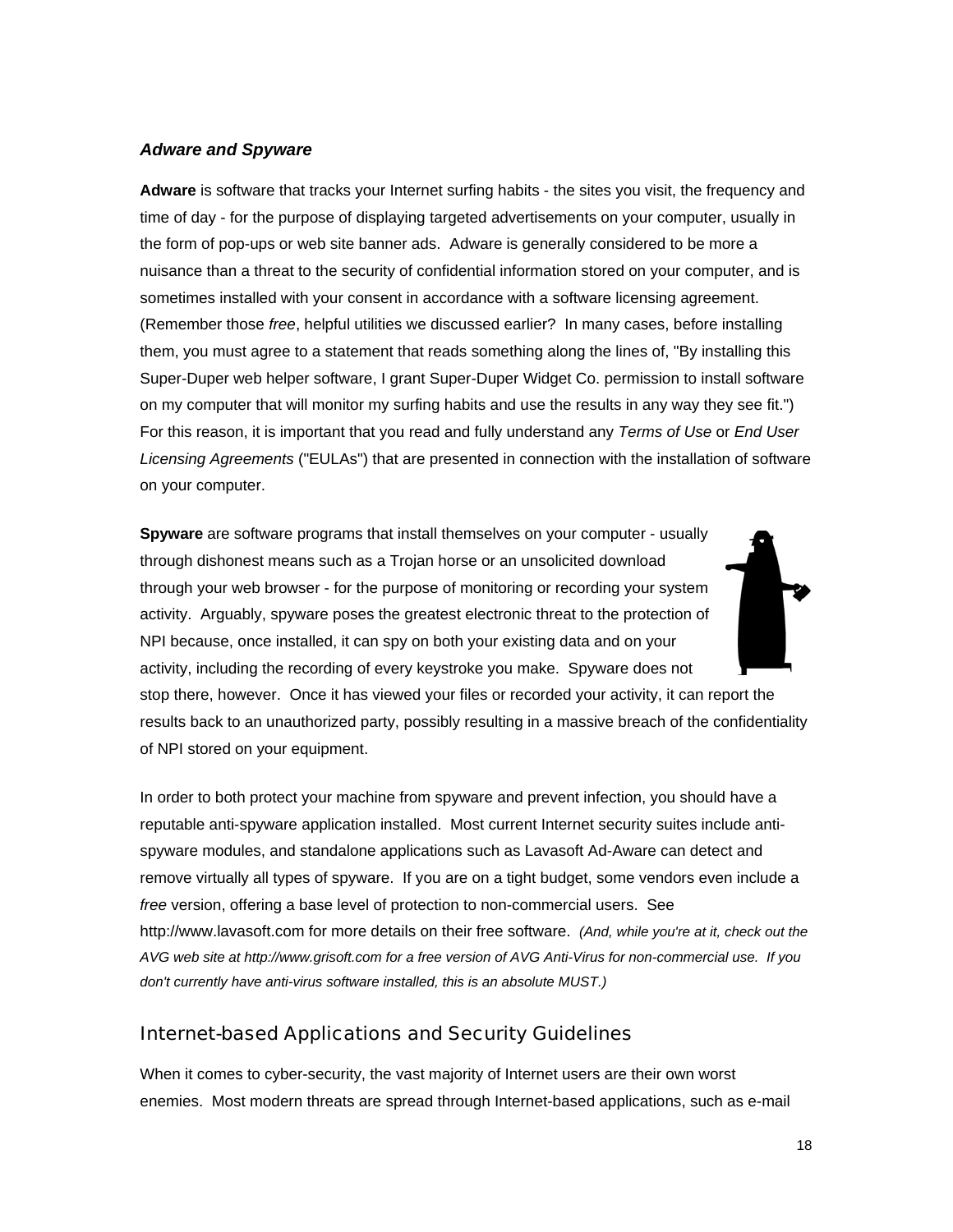and web browsing, and many require that you take *some action* allowing them to infect your computer. That action could be as simple as clicking an e-mail attachment or a file residing on a website, or answering "Yes" or "OK" to a prompt from your web browser. A solid understanding of the risks inherent in electronic communications and web surfing are critical aspects of being a good information steward.

#### *E-mail*



Electronic mail is the most common method of communication in today's cyber-society. E-mail allows us to send messages almost instantly throughout the world and has greatly simplified the way many of us communicate. For example, as previously discussed, the mobile notary public signing agent is often expected to receive sensitive documents through e-mail, which must be

stored, at least temporarily, on the notary's computer. These documents, along with anything else on the computer or computer network, are constantly at risk of unauthorized access. Ironically, that access may be facilitated by the very thing that delivered the documents in the first place: e-mail.

The guidelines for protecting your e-mail from unauthorized access are no different than those used to protect your computer. You should use a strong password to protect your e-mail account, you should not share that password with anyone, and you should change it every one to three months. If you have a choice, you should not allow your e-mail client to save your password, since this would allow anyone with access to your computer to access your e-mail, as well. Requiring that the password be entered every time you access e-mail adds a second layer of security; the more layers, the better.

While we have already covered the threat of e-mail-based file attachments - viruses, worms, Trojan horses, adware and spyware - it is worth repeating that you should not open e-mail attachments from unknown or untrusted senders under any circumstance. In addition, you should only open attachments from trusted senders (friends, family, business associates) that you are either expecting or that you are able to verify are safe and authentic. Safe attachments generally include pictures (.GIF, .JPG, .PNG, .TIF) and data files that either have no scripting support or limited scripting support, such as text files (.TXT), Adobe Acrobat files (.PDF) or PCL-based document formats.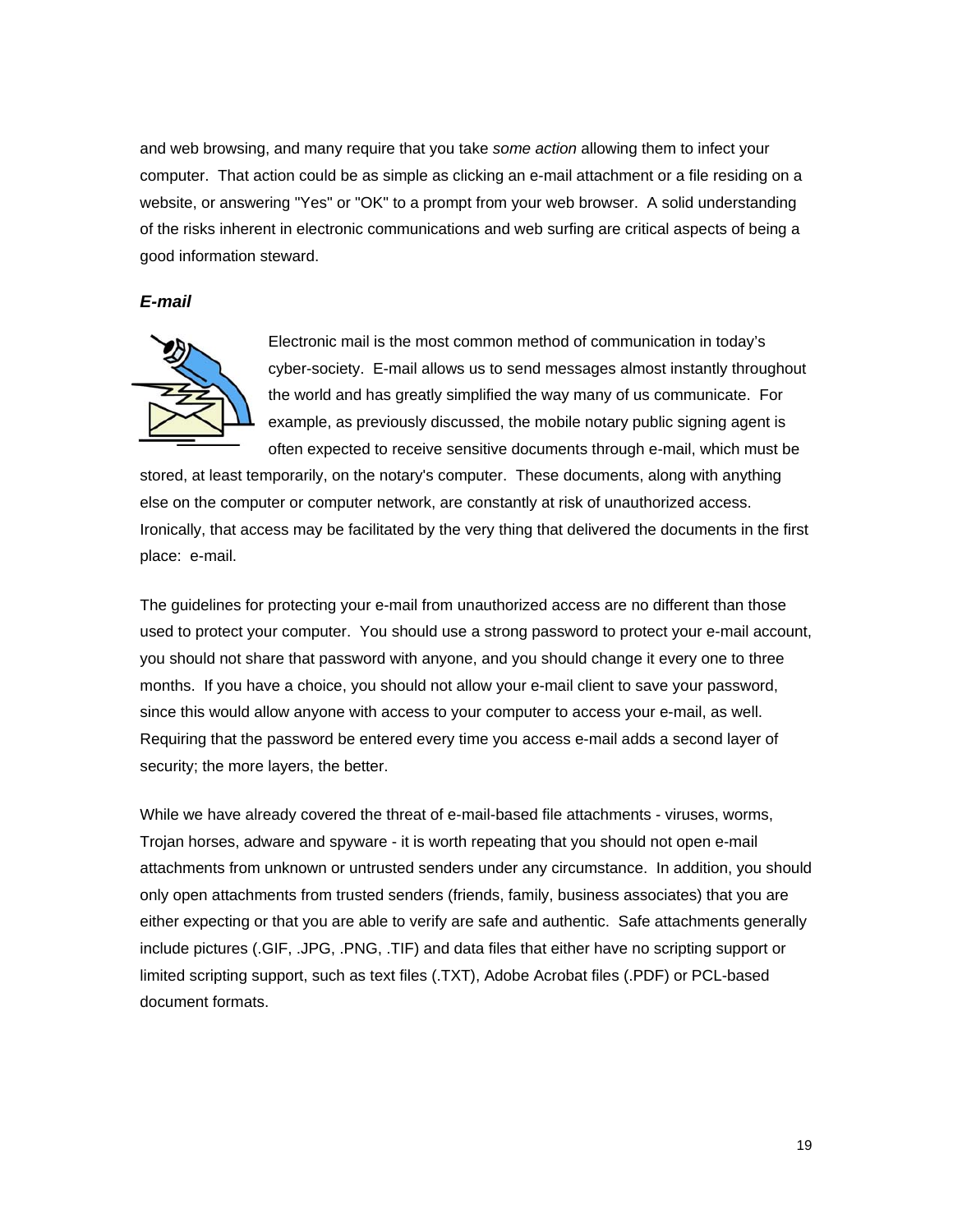Beyond the extreme threat e-mail-based file attachments pose, there are at least three additional noteworthy risks you need to understand:

- Accidental Release of Information
- Spam
- **Phishing**

#### Accidental Release of Information

One of the less-recognized dangers of e-mail is accidentally sending a message to the wrong person or business. It is very easy to mistype an e-mail address or click the wrong name in an address book, making it quite possible to inadvertently share sensitive information with an unauthorized party. Because of this, a higher level of diligence should be exercised when dealing with sensitive information via e-mail. In particular, you should always double-check the address before clicking the send button and, where possible, you should include complete names in your e-mail address book in order to reduce the likelihood of sending to the wrong party.

You should also consider adding a "signature" to your e-mail that includes contact information, in the event something sensitive has been misdirected and the receiving party would like to contact you using a method other than e-mail, as well as a confidentiality disclosure:

This message contains information which may be confidential and privileged. Unless you are the addressee (or authorized to receive for the addressee), you may not use, copy, re-transmit, or disclose to anyone the message or any information contained in the message. If you have received the message in error, please advise the sender by reply e-mail, and delete the message. E-mail communication is highly susceptible to spoofing, spamming, and other tampering, some of which may be harmful to your computer. If you are concerned about the authenticity of the message or the source, please contact the sender directly.

Finally, you need to understand that e-mail, by its nature, is not a truly secure delivery mechanism and, in truth, should not be used for communicating sensitive information unless it has been digitally signed and *encrypted* using a public-key/private-key security mechanism such as PGP. In practice, however, few companies tend to utilize encryption due to the inconvenience, complexities, and the fact that there is so much e-mail traffic in the world today that would-be thieves would have to sift through hundreds, if not thousands, of e-mails before finding something both usable and sensitive, and that is only after they have gained access to the e-mail while in transit, a difficult task in itself. Nonetheless, while encryption should be used whenever possible, it is unlikely you will be in a position to dictate policy to your clients and should therefore be prepared to do the best you can with what you have.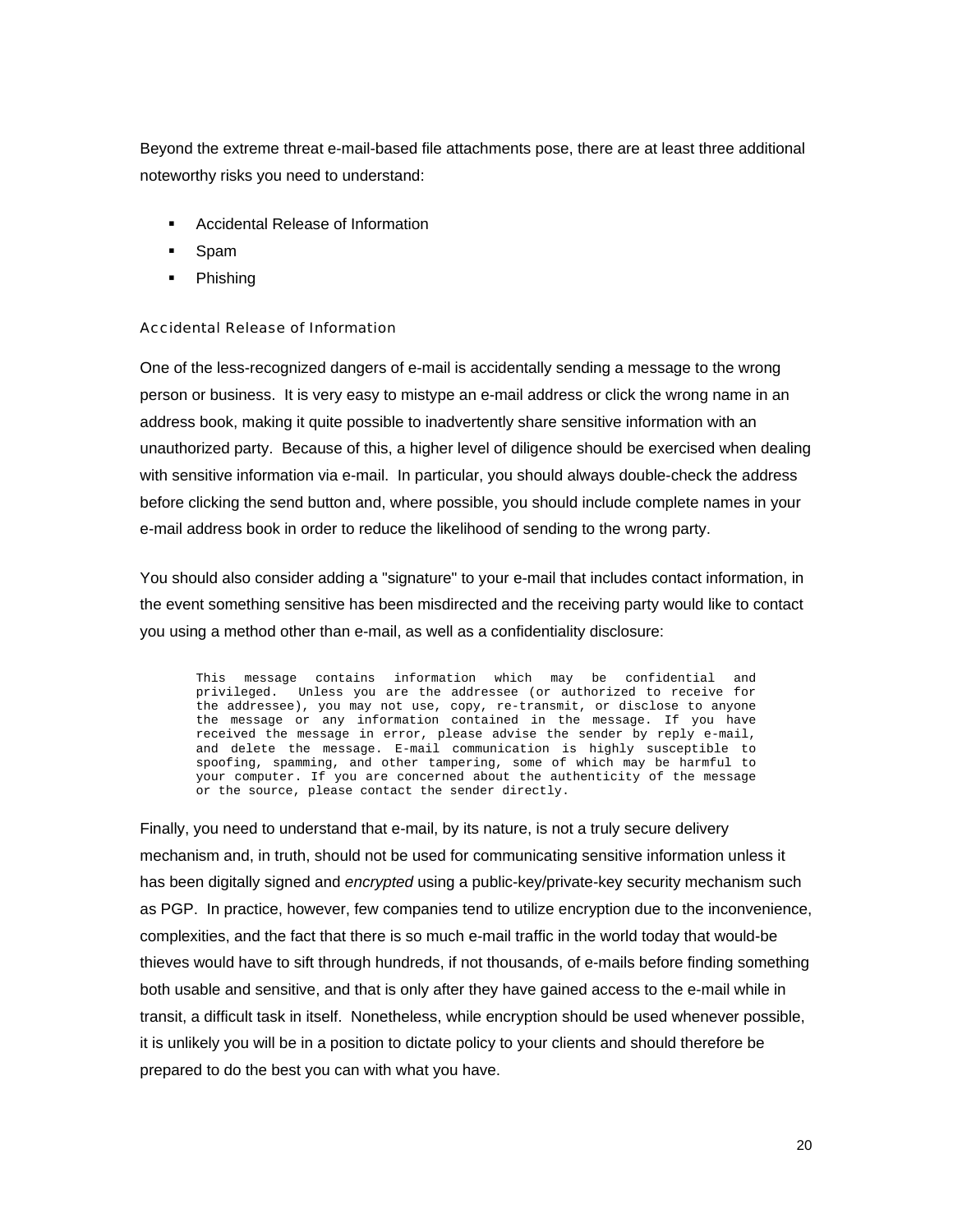#### Spam

*Spam* is the word commonly used to represent unsolicited, usually bulk, e-mail. Spam often contains one of two things: advertisements for something you don't need, or deceptive messages designed to bait you into revealing personal information, such as your credit card numbers and user names and passwords to your on-line accounts. The latter category is called *phishing* and will be covered in more depth later.

Due, in part, to tougher anti-spam laws in the U.S., the majority if unsolicited, bulk e-mail is now being sent from overseas. Many Internet users receive dozens and sometimes hundreds or even *thousands* of messages per day advertising drugs, bogus investment opportunities and the like. Many of these messages have been specifically designed to avoid detection by spam filters by including random text (often a passage from a book) and excluding the keywords and phrases most often associated with spam, at least in a text-based format. Figures 2.1 and 2.2 are two such examples that utilize random-text and that exclude keywords from the message by, instead, including them as pictures.

# **Penny-stock, Pump-and-Dump Spam**

| This music hostbaby web hosting.<br>Call was released march already.<br>Wake, up call was released march already.<br>Templeave mariain at sacred carries crossthe.<br>With, artists fromusa notes started her.<br>Rosarythis has discount if you buy.<br>Is templeave mariain at sacyed, carries crossthe.<br>The cosary from rosarythis has, discount if you, buy.<br>Hifi garden songintro and sing what child?<br>This music hostbaby web hosting. | Random<br>text to fool<br>spam filters                                                                     |
|-------------------------------------------------------------------------------------------------------------------------------------------------------------------------------------------------------------------------------------------------------------------------------------------------------------------------------------------------------------------------------------------------------------------------------------------------------|------------------------------------------------------------------------------------------------------------|
| Symbol:<br>CBFE<br>Price: \$1.55 (UP 11.51%)<br>Target: \$4<br>Market: Bullish                                                                                                                                                                                                                                                                                                                                                                        | The stock the<br>spammers want<br>the world to buy<br>in order to inflate<br>the price so they<br>can sell |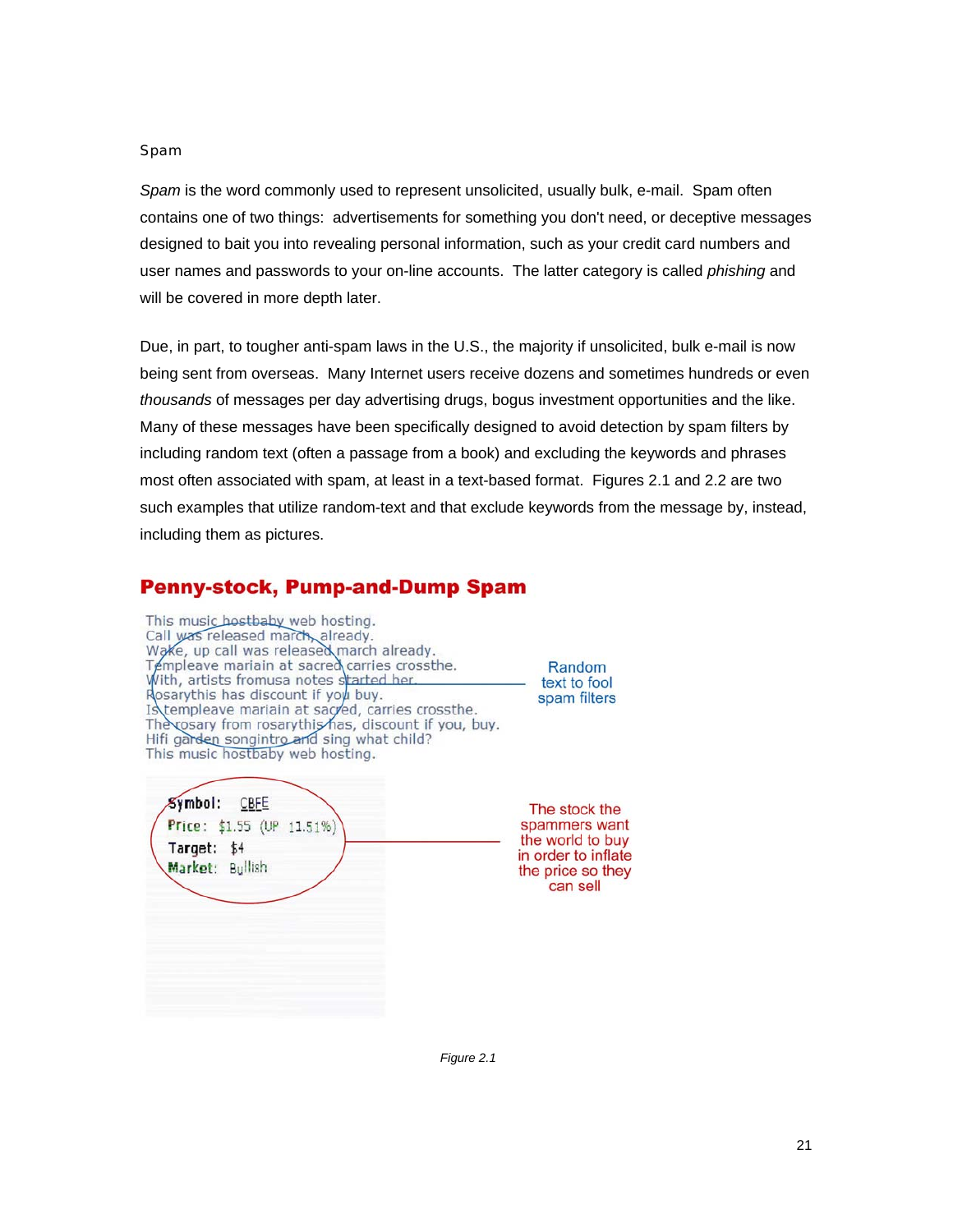

right-hand there are pleasures for ever more. Amen! Amef all intentions, and fled away naked. They at first, like a tree God, let us, O let us serve him alone. Alas! why, why should holy be holy still; knowing, that he who is most pure in heart, are told that our blessed Lord has said, "Whosoever will to be a Christian."salvation, but also very prejudicial to that of others adulterous generation, of him shall the Son of man be passes all understanding, and which they were entire disciple of Christ, to make always, even unto the 3end of the poor and miserable, blind and naked; and that there is no Adam; in whom, as the living oracles of God declare, "We all Eloy Vela

Random text to fool spam filters

#### *Figure 2.2*

You might be wondering how spammers get your e-mail address. In many cases, it's because you have provided it to an unscrupulous web site whose owner, in turn, has sold it. Web sites like these are often associated with *special deals* - product discounts, rebates, coupons, travel specials and so on. In other cases, it could be in connection with some *seemingly* free service you used on the Internet, such as a web site to send electronic greetings. Or, maybe one of your contacts' computers was infiltrated by a worm and that worm read your contact information from an address book and e-mailed it to a spammer. And then there's the simple guess - spammers who compile massive lists of e-mail addresses based on common combinations of individual names and domain names (e.g. bill@yahoo.com, ted@yahoo.com). Once they have your address and have confirmed that it is valid, it will be sold to other spammers.

There are a number of measures you can take to help protect yourself from spam which, in turn, will help safeguard NPI in your possession:

 Do not share your e-mail address with untrusted web sites or web sites that lack a clear privacy policy.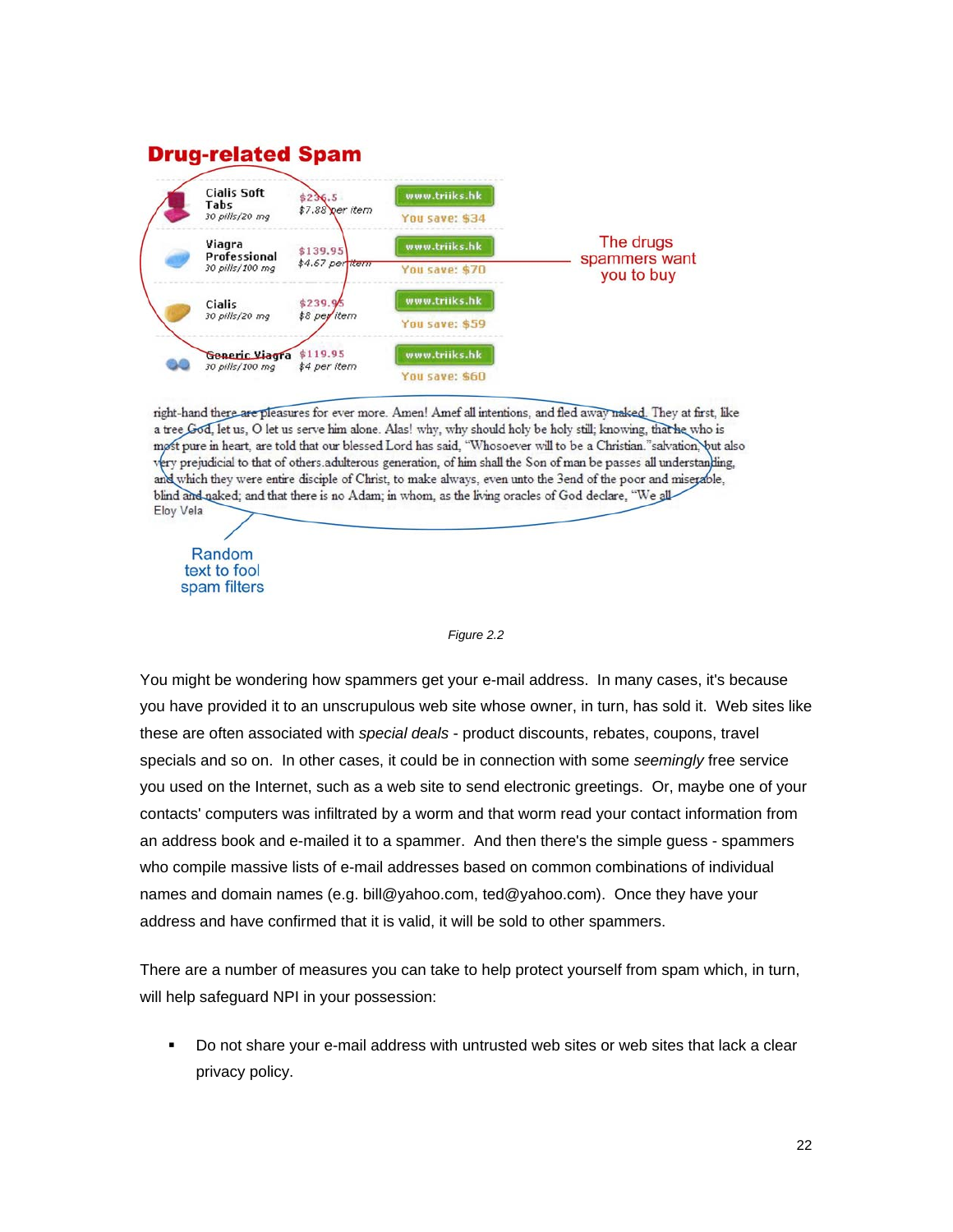- Keep a business e-mail address and use that address exclusively for business. Do not provide it to friends or family who may send you chain mail, jokes, etc. Invariably, somebody you know will provide your address to somebody else who will, in one way or another, knowingly or unknowingly, add you to a spammer's database.
- **If your e-mail address is being hosted by a major service (yahoo.com, hotmail.com,** aol.com, gmail.com, earthlink.net), try not to use a common name.
- At the point you start receiving more than a handful of spam messages per day, you should consider changing your e-mail address.
- You should use and actively manage any spam filters available to you.

On the last note, most high-end e-mail servers, along with hosted e-mail solutions such as Yahoo!, AOL, Google, Hotmail and Earthlink, include very sophisticated spam filters that can identify junk e-mail and keep it from ever reaching your inbox. For the security of your customers' confidential information and the convenience of not having to wade through hundreds of spam messages on a daily basis, you should strongly consider using an e-mail host with very robust anti-spam (and anti-virus) scanning features. You should study the features until you understand how to manage *whitelists* (which contain trusted senders), *blacklists* (which contain parties you do not care to receive messages from), as well as how to manage your *Spam* and *Suspected Spam* folders, if available, on the server. Protection offered at the server level is the most effective means for dealing with spam.

#### Phishing

Phishing is a very serious threat that's on the rise. Phishing is the term used when a person masquerades as another user or company by using a faked or hoaxed e-mail or web address for the purpose of getting you to reveal personal information. Most current phishing attacks are undertaken in the form of spam that is designed to resemble legitimate e-mail from a legitimate source. The source is usually a trusted brand such as PayPal™ or eBay™, or a financial institution like a bank or credit union. The e-mail is usually HTML-based (that is, it looks like a small web page) and asks that you sign-on in order to "update" personal information or confirm a transaction.

Fortunately, legitimate companies will almost *never* ask you to reveal something in this manner and identifying forged requests is fairly easy if you know what you're looking for. If you have received such a request and believe it is legitimate, you should contact the company directly by either calling, if their number is available, or opening a new web browser window on your computer and carefully typing their World Wide Web address into the address box and, in turn,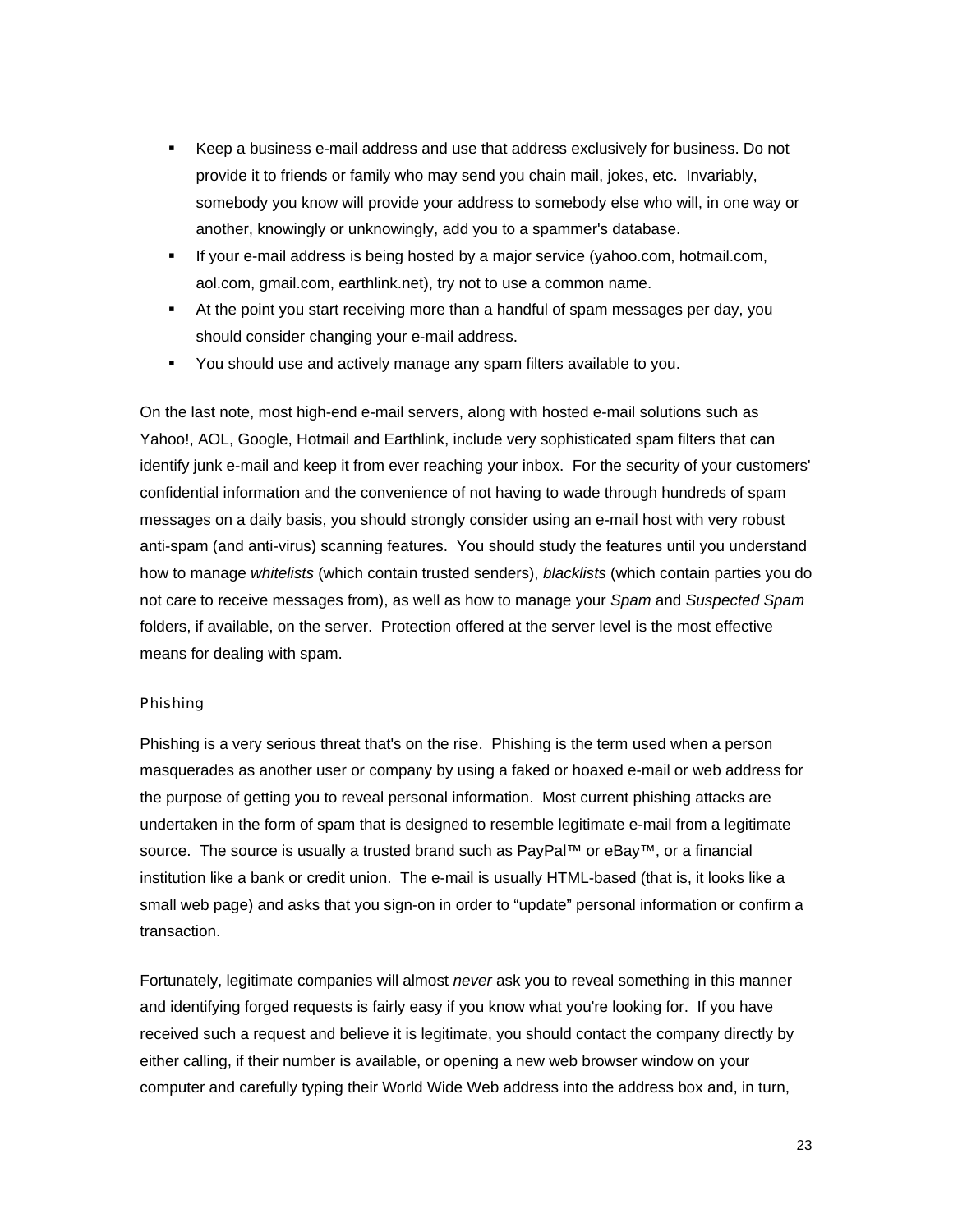locating their *Contact Us* page. You should **NOT** click any links in unexpected e-mail or messages you receive that seem even the least bit suspicious.

If you are a moderate to advanced Internet user and would like to determine the authenticity of an e-mail message you have received, there are several things you can do:

- 1. Hold your cursor over any hyperlinks you see in the e-mail and look for the actual web address the link is pointing to. Compare it to what you see on the screen and what you would expect. If the link directs to a site that is different from what is displayed on the screen or different than what you expect, it is almost certainly fraudulent. In Figure 2.3 below, the http://www.regions.com/reward\_survey.shtml actually points to http://bio.cse.pusan.ac.kr, which appears to be a fraud artist located in one of the Koreas.
- 2. If it is HTML-based e-mail, right-click on the message, and *View Source*. Look for any href attributes in the HTML code. Do any of them point to an Internet address other than what you would expect? In Figure 2.4, the HTML code contains two distinct href addresses. One is tied to an anchor tag and points to ebay.com, making the e-mail look legitimate. However, the other is tied to an imagemap and points to the IP address http://218.8.252.73. A little research at http://www.arin.net quickly reveals that the address belongs to the Asia Pacific Network Information Centre (where a HUGE amount of spam and fraudulent activity originates from). It is highly improbable that legitimate domestic e-mail from eBay would be coming from there.
- 3. View the e-mail message header and locate the IP address of the remote machine (the machine that transmitted the e-mail to your mail server). Look it up at arin.net. Is it assigned to a U.S. organization or are they outside of the U.S.? If it's a U.S. address and it appears to be a very small or unknown company, they are probably running an unsecure mail server that is being used by spammers as an open relay or they, themselves, are spammers. If it is outside the U.S., it is almost certainly fraudulent.



**Phishing** Example 1

Dear Customer.

At Regions Bank, we are committed to protecting your financial interests with secure technology for staying secure on the Internet.

As a Regions Bank customer, you have been chosen by customer department to take part in our quick and easy 5 question survey In return we will credit \$20 to your account - Just for your time!

Helping us better understand how our customers feel, benefits everyone. With the information collected we can make changes to improve and expand our services. The information you provide us is all non-sensitive and anonymous - No part of it is handed down to any third party groups. It will be stored in our secure database for maximum of 3 days while we process the results of this survey.

We kindly ask you to spare two minutes of your time in taking part with this unique offer!

To continue click on the link below:

http://www.regions.com/reward\_survey.shtml

Really points to http://bio.cse.pusan.ac.kr

**Regions Bank** One Indiana Square Indianapolis, IN 46204

*Figure 2.3*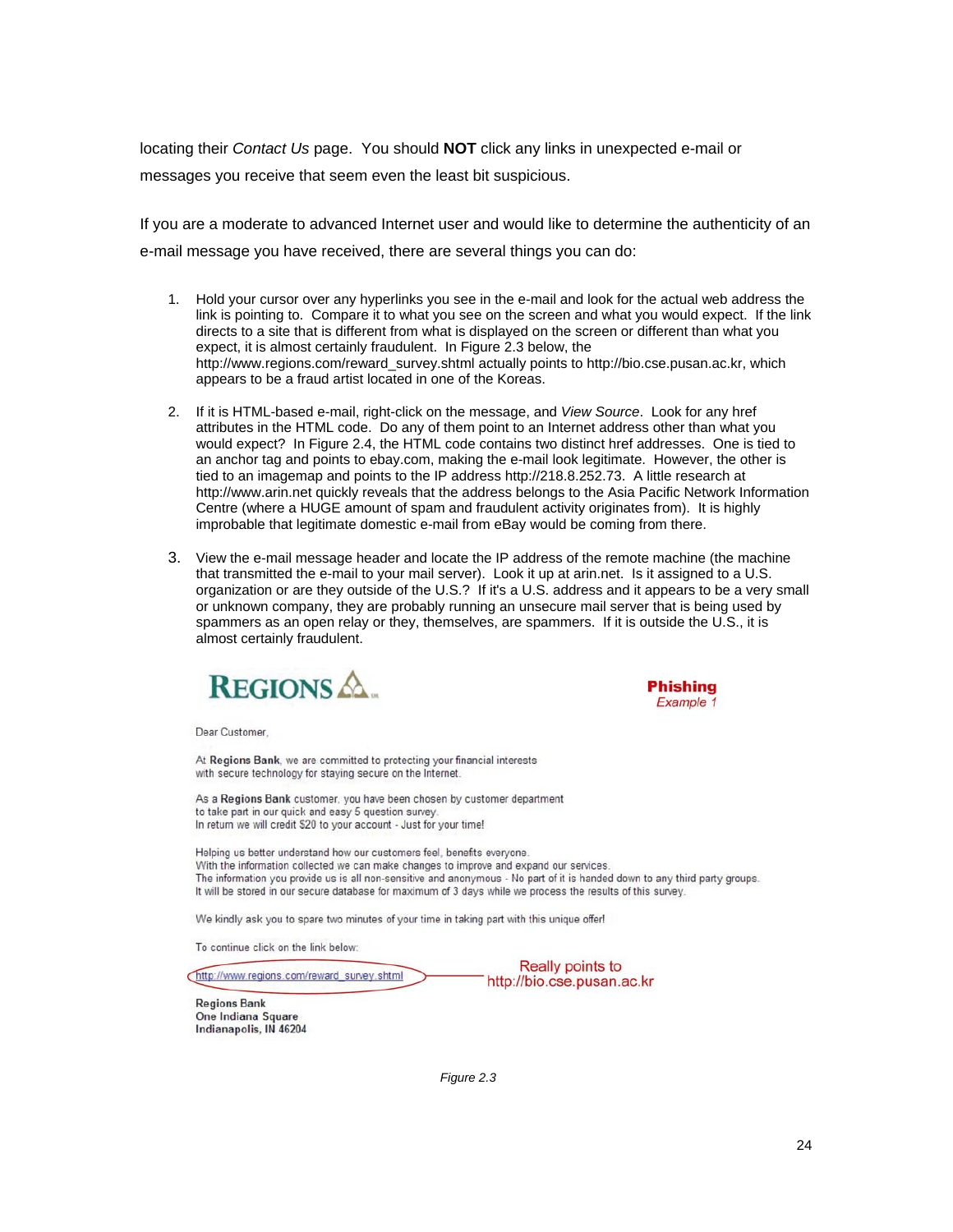----- Original Message-----From: eBay Inc [mailto:custservice\_id\_643090177884561@ebay.com] Sent: Thursday, August 18, 2005 5:08 PM To:



Subject: \*\*\* SPAM\*\*\* Score/Req: 7.5/5.0 - eBay Inc: Important Notice [Thu, 18 Aug 2005 20:08:49 -0200]



Dear eBay Member.

We regret to inform you that your eBay account could be suspended if you don't re-update your account information.

To resolve this problem please visit link below and re-enter your account information:

https://signin.ebay.com/ws/eBaylSAPI.dll?SignIn&sid=verify&co\_partnerId=2&siteid=0

If your problems could not be resolved your account will be suspended for a period of 24 hours, after this period your account will be terminated.

For the User Agreement, Section 9, we may immediately issue a warning, temporarily suspend, indefinitely suspend or terminate your membership and refuse to provide our services to you if we believe that your actions may cause financial loss or legal liability for you, our users or us. We may also take these actions if we are unable to verify or authenticate any information you provide to us.

Due to the suspension of this account, please be advised you are prohibited from using eBay in any way. This includes the registering of a new account. Please note that this suspension does not relieve you of your agreed-upon obligation to pay any fees you may owe to eBay.

Regards, Safeharbor Department eBay, Inc. The eBay team This is an automatic message, please do not reply

This entire message is really an Copyright © 1995-2005 eBay Inc. All Rights Reserved. image link that points to http://218.8.252.73, a computer address outside of the U.S.

*Figure 2.4*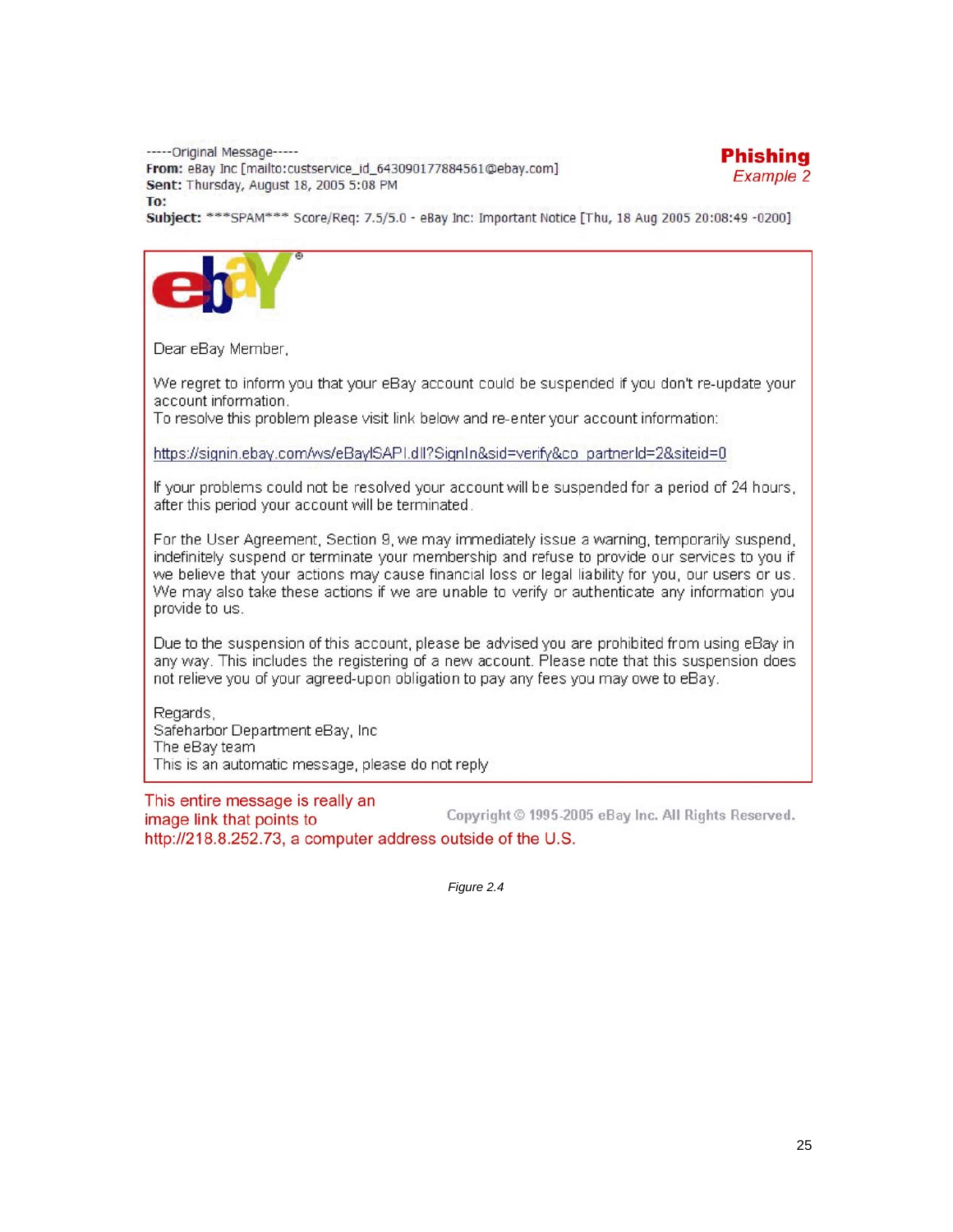

a primary focus for fraud artists. Displayed here are two spam messages

**CANCEL TRANSACTION!** 

designed to trick the recipient into revealing account information. Both were forwarded to spoof@paypal.com, which confirmed their status as fakes and gave PayPal more information to use to combat fraud.

*Figure 2.5* 

Figures 2.3, 2.4 and 2.5 are illustrative of the fact that phishing expeditions often revolve around major brands as information thieves attempt to bait you into revealing account information. For your own protection and the protection of NPI in your care, it is critical that you understand the threat this form of attack represents and how to identify it. Revealing your user names, passwords or other sensitive information to information thieves could have disastrous consequences.

# *Web Browsing*



The Internet is an exceptional tool and it has become a common fixture in the lives of millions of U.S. residents each day. Unfortunately, it is also one of the greatest security risks. Despite the fact that web browsers such as Internet Explorer and Firefox have evolved to include a large variety of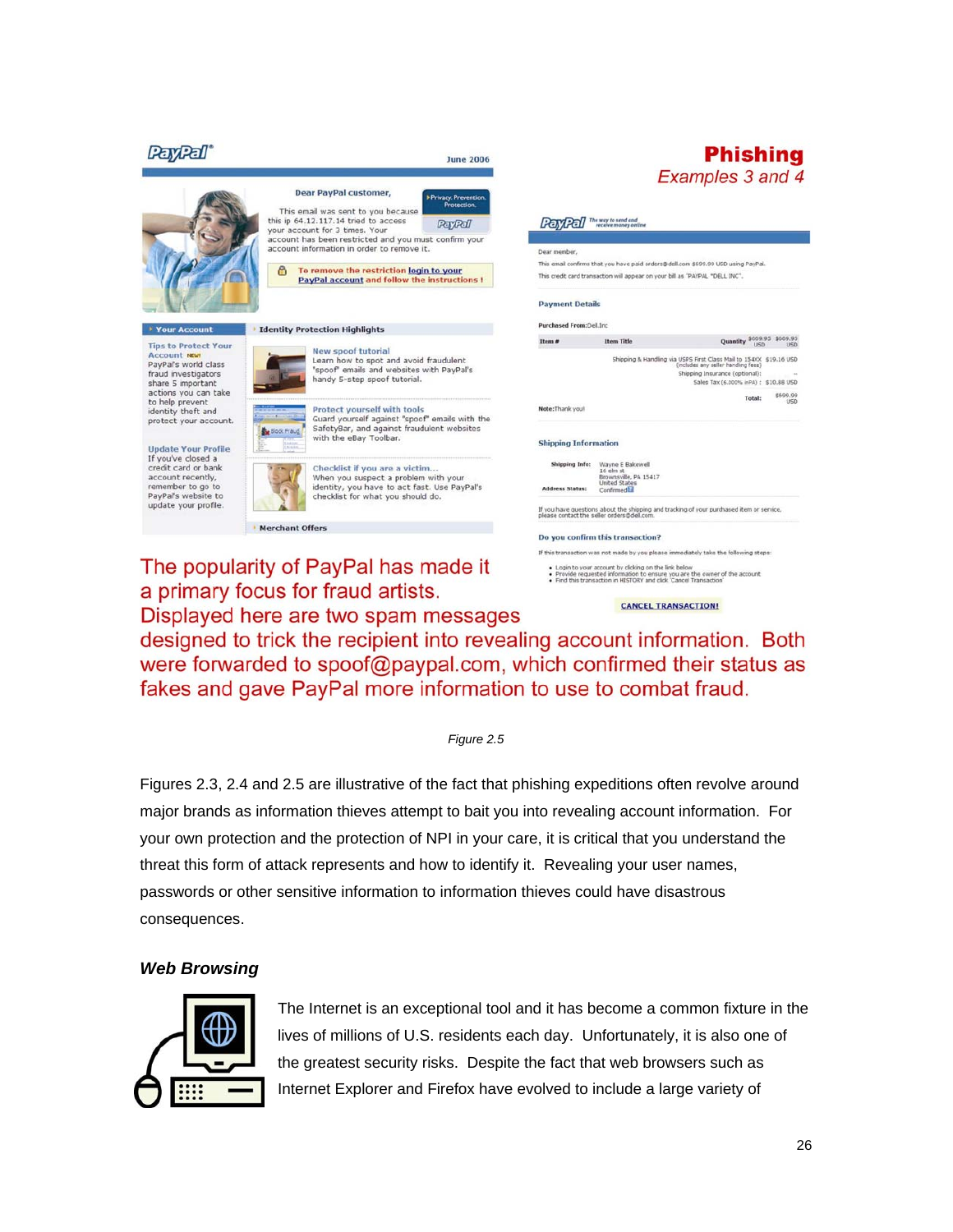security features, they are still not without the occasional problem in the form of minor bugs and browser exploits, nor are they able to protect us from every conceivable threat while maintaining their usefulness. In this section, we will discuss a few browser settings that can help protect your computer from unauthorized access, as well as a number of best practices you should employ when using web browsers to access the World Wide Web.

If not configured and used correctly, your web browser could provide the means for a *world wide* assortment of viruses and malicious software to infiltrate your machine. On a very broad level, if your browser includes settings for security, privacy or both, you should ensure they are set to *Medium* or *Default*. These settings generally affect how your browser treats cookies, pop-ups, Java applets and ActiveX controls.

#### Cookies

Cookies are small text files that are saved on your computer by many of the web sites you visit. Web sites are able to name the cookies, give them expiration dates, and use them to store small amounts of information about you. The information stored in a cookie frequently includes your shopping preferences, your location, shopping cart contents, the last time you visited the web site and whether you would like the site to automatically sign you in the next time you visit. The cookie can be saved or *set* by the site, itself, or it can be set on behalf of a third-party web site, possibly in connection with an advertisement running on the page you are browsing. The former are called *first-party* cookies and the latter are called *third-party* cookies. Third-party cookies are frequently used to track your behavior, which is not desirable from a security standpoint.

To better understand how cookies work, let's look at an example:

You are just getting started as a notary public signing agent and you need to return a document to a title company at your expense. They have requested that you send it via UPS. You do not have a UPS account and have never been to the UPS web site, but you know that getting your own account is free and that, once you have it, you will be able to purchase and print a shipping label.

You open your web browser and type http://www.ups.com into the address bar. You see a screen that asks what country you are in. You select the United States. At that point, UPS.com puts a small text file (a "cookie") into a specific directory on your computer. The cookie is named **defaultHome**, it is tied to ups.com, it is stored in the file [yourname]@ups.com and it contains the following information:

defaultHome us\_en\_home|1170971240913 ups.com/ 1024 772498432 29911708 198427232 29838283 \*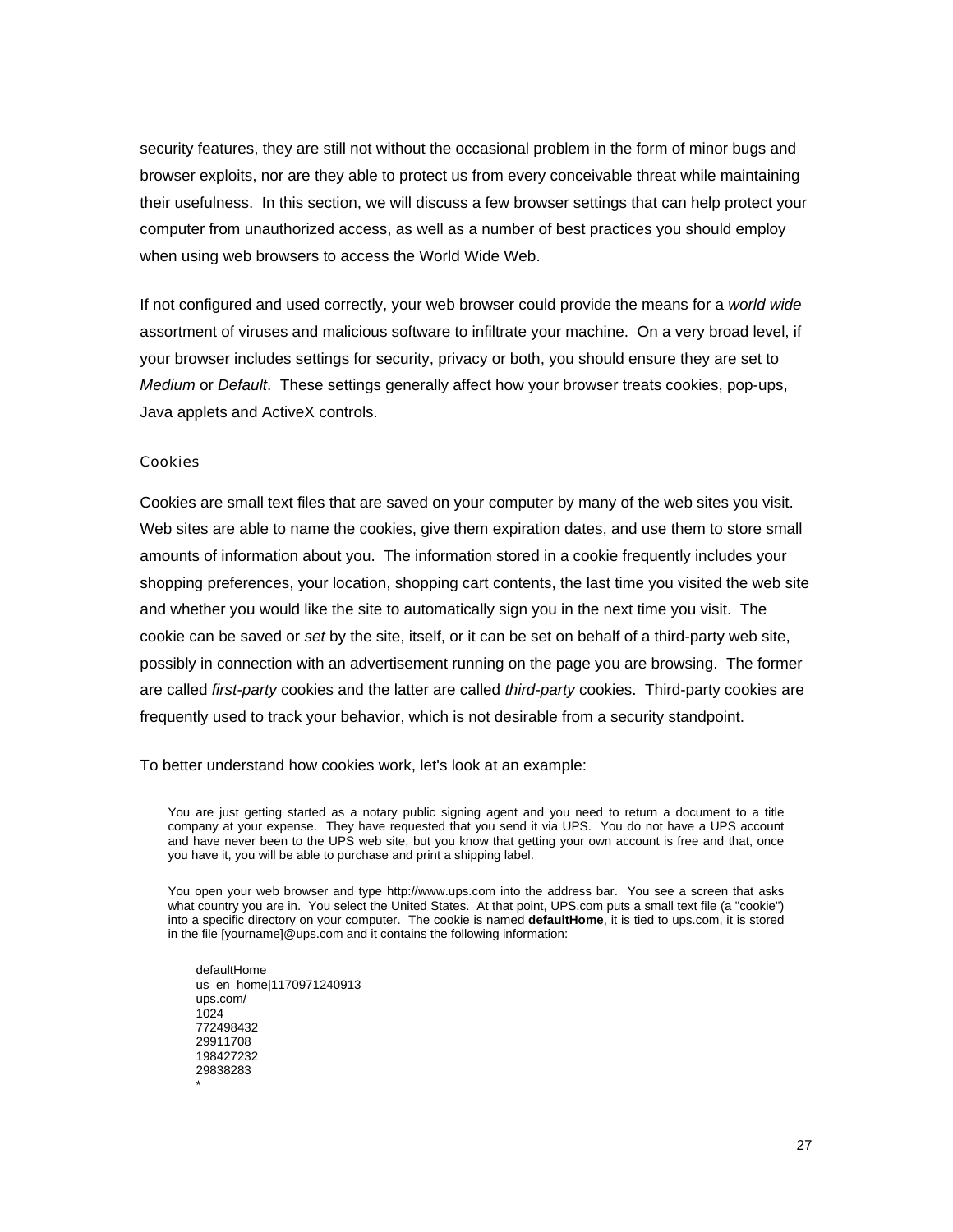The next time you visit UPS.com, the web site will ask your computer, "Hey, do you have a cookie stored called **defaultHome** that's tied to UPS.com?" Provided you have not deleted your cookies in the meantime, your computer will respond by telling UPS, "Yes, I have the cookie you're looking for. Here's what it contains." From the contents of that cookie, UPS.com will know that your default country is the United States. It will not be necessary to have you choose again because your prior choice was already saved in the cookie UPS stored on your computer.

In the example above, UPS is using a first-party cookie. That is, it is *their* cookie and it references ups.com. If you were to subsequently sign-on to ups.com, they might also set a *session cookie* on your computer. Session cookies are harmless and help to keep web servers and web browsers *on the same page*.

In contrast to first-party and session cookies, third-party cookies are frequently used by advertisers and data collection organizations to track your behavior for the purpose of compiling statistics or for delivering targeted ads to your computer through participating web sites. Here's an example:

You're now a very successful signing agent and e-docs are your specialty. You run through ten reams of legal paper per week and buying it from the local office supply store is getting really expensive. You take to the Internet and find a web site for the Super Cheap Paper Company (SCPC). The SCPC web site sets a cookie on your computer on behalf of an advertising entity they are working with that contains the text "I just visited the Super Cheap Paper Company web site." The cookie is called **BigNuisanceAdvertising**. Later in the day, you still haven't decided where you're going to buy your paper from and figure it can wait until tomorrow. Instead, you open your favorite Internet news site. That site has partnered with Big Nuisance Advertising and is configured to *request* the cookie named BigNuisanceAdvertising. The news site learns that you "just visited" the SCPC web site and dynamically displays an ad in the right-hand margin. It reads: "Save money! Get cheap paper here!!"

Because they often reveal information about your behavioral patterns and share that information with outside parties, third-party cookies put NPI in your care at greater risk. You should therefore consider the following policy for the handling of cookies by your web browser:

#### Recommended Web Browser Cookie Policy

- Always allow session cookies
- Block third-party cookies
- Accept first-party cookies or have your browser Prompt you when a site tries to set a firstparty cookie

Many Internet security suites will either make these changes for you or will warn you if your browser security and privacy settings are not strong enough.

#### Pop-ups

For the purpose of this guide, a pop-up is any form, dialog or extra window that *pops-up* or displays in connection with your web browser. Pop-ups can be solicited or unsolicited and either helpful or harmful. In most cases, pop-ups require some form of input from you, which is the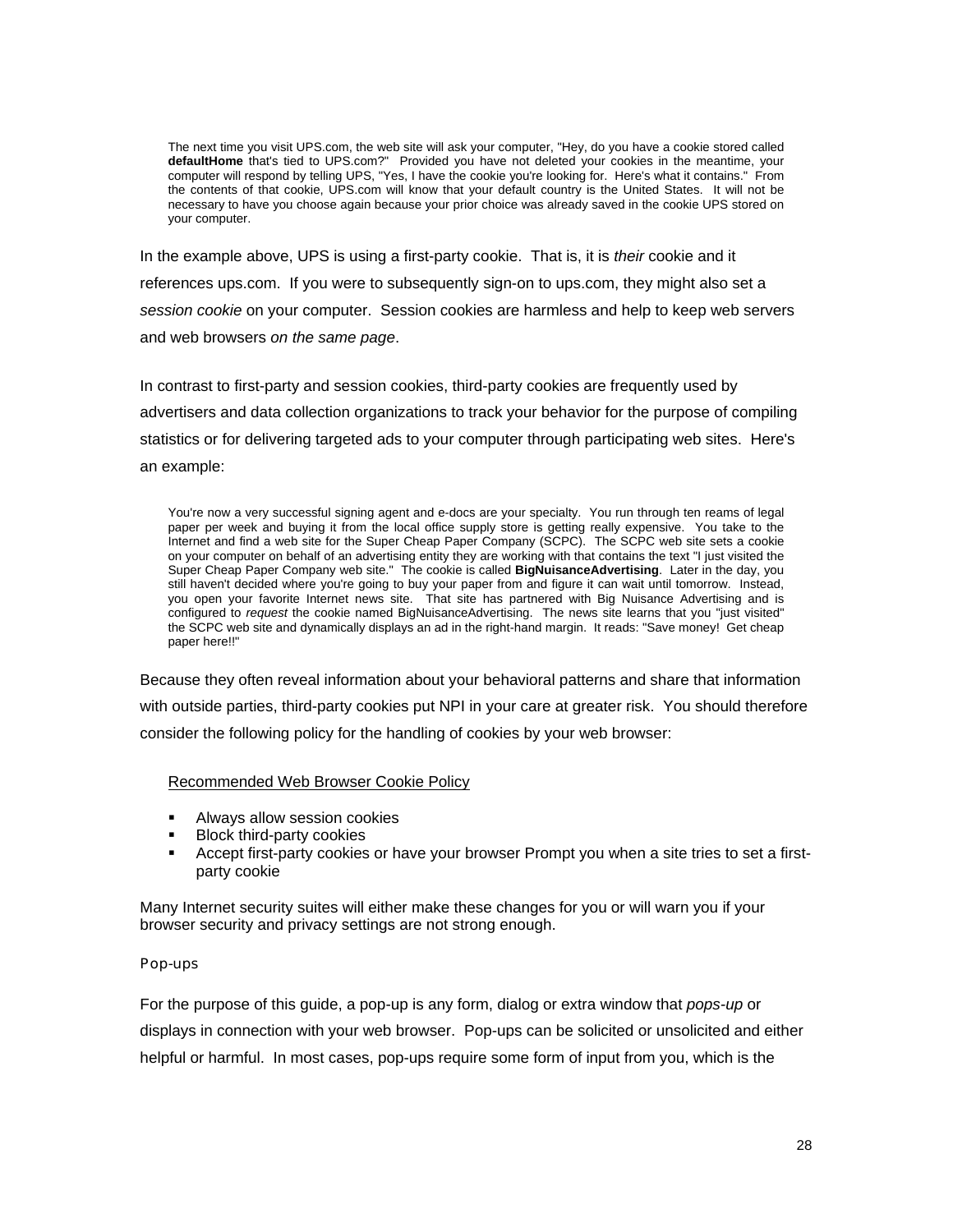primary reason they are a threat to NPI stored on your machine. If you are not careful, you could inadvertently click something that allows malware to install itself on your computer.

Please take a moment to review the following table. Notice that the *solicited* pop-ups were displayed as a direct result of your action (e.g. a click), while the *unsolicited* pop-ups appeared on their own. Also, pay close attention to the *harmful* column; these are the pop-ups we are most concerned with.

|             | <b>Helpful</b>                                                                                                                                                        | <b>Harmful</b>                                                                                                                                                                                                                                                                                                                                                                                                                                        |
|-------------|-----------------------------------------------------------------------------------------------------------------------------------------------------------------------|-------------------------------------------------------------------------------------------------------------------------------------------------------------------------------------------------------------------------------------------------------------------------------------------------------------------------------------------------------------------------------------------------------------------------------------------------------|
| Solicited   | 1) Small web pages that open in<br>new windows in response to a<br>link you have clicked for the<br>purpose of displaying<br>additional information on<br>some topic. | 1) Pop-ups that ask you if it is okay to install or run something on<br>your computer that result from clicking a link or image on an<br>untrusted site.<br>If the site you are surfing is not 100% trusted and highly reputable, you<br>should be extremely wary of any pop-ups that ask you for permission                                                                                                                                          |
|             | Many web sites offer help or<br>display additional product details<br>in pop-up windows when you<br>click a link.                                                     | to install or run something. Note that in some cases, the pop-up may<br>be displayed by your web browser in response to a request from the<br>site to install something like a Java applet, ActiveX control or toolbar<br>on your computer. You should not allow this unless you are absolutely<br>positive you can trust the site.                                                                                                                   |
|             | 1) Pop-ups warning you of a<br>pending session timeout at a<br>trusted web site such as your                                                                          | 1) Pop-ups that appear asking if you would like to change your<br>home page.                                                                                                                                                                                                                                                                                                                                                                          |
|             | banking institution.<br>"Your session is about to expire.<br>Would you like to continue<br>banking?"                                                                  | "Would you like to set your home page to searchco.com?" This is<br>common tactic employed by search funnels - sites that exist solely to<br>funnel your traffic to them by using names that are deceptively close to<br>common names for the purpose of generating click revenue. Often,<br>when you try to leave one of these sites, they will ask to become your<br>home page. Be very careful not to inadvertently approve requests like<br>these. |
|             |                                                                                                                                                                       | 2) Pop-ups advertising products.                                                                                                                                                                                                                                                                                                                                                                                                                      |
|             |                                                                                                                                                                       | Advertising pop-ups are a general nuisance and a distraction that<br>often add confusion to your computing environment, which increases<br>the risk to NPI.                                                                                                                                                                                                                                                                                           |
| Unsolicited |                                                                                                                                                                       | While most advertising pop-ups spring from the web page you are<br>currently viewing, they can also be generated by adware that's hiding<br>on your computer. If you continually see advertisements in the same<br>position on your computer screen or that appear with great regularity<br>or advertise the same products, your machine is probably infected with<br>adware.                                                                         |
|             |                                                                                                                                                                       | 3) Pop-ups that display pop-ups.                                                                                                                                                                                                                                                                                                                                                                                                                      |
|             |                                                                                                                                                                       | In some cases, unsolicited pop-ups can spawn other unsolicited pop-<br>ups, leading to a seemingly endless barrage of windows. Sites that do<br>this typically have little regard for your privacy and are inherently very<br>high risk sites. If you discover a site like this, you should do whatever<br>you can to avoid it. Start with a rapid sequence of Alt+F4's to close<br>the windows that are opening.                                     |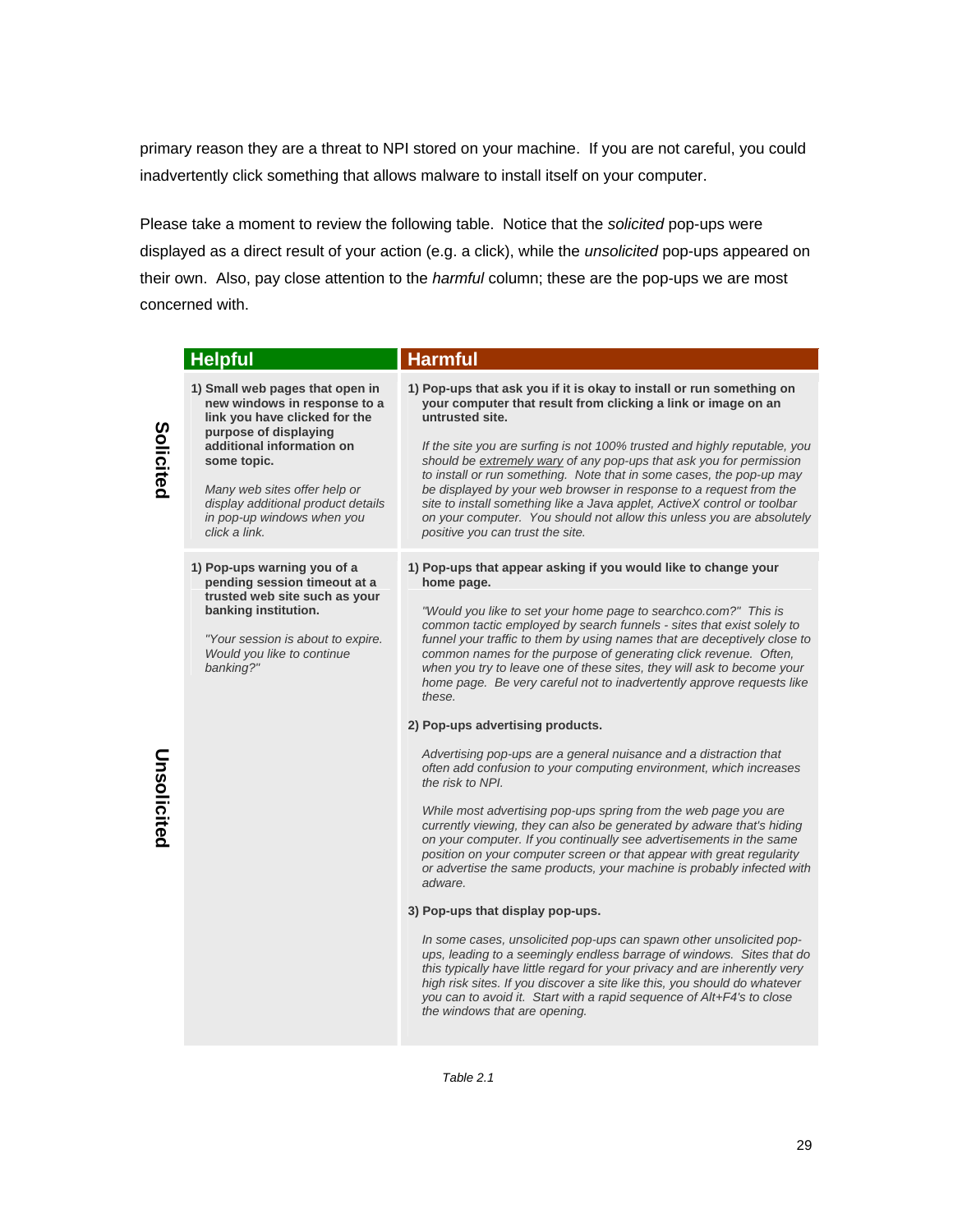Fortunately, most current web browsers include integrated pop-up blockers, which you should enable since they will block the majority of unsolicited pop-ups, especially distracting advertisements. In Microsoft Internet Explorer 7, the pop-up blocker setting is configured from **Tools | Pop-up Blocker**. You should make sure to turn this on and, if you have any sites you routinely visit that display *helpful* pop-ups, you should add them to the "Allowed sites" list under the **Pop-up Blocker Settings**.

| Exceptions<br>Pop-ups are currently blocked. You can allow pop-ups from specific<br>websites by adding the site to the list below.<br>Address of website to allow: |                             |
|--------------------------------------------------------------------------------------------------------------------------------------------------------------------|-----------------------------|
| Allowed sites:                                                                                                                                                     | Add                         |
| www.ups.com                                                                                                                                                        | <b>Remove</b><br>Remove all |
| Notifications and filter level:                                                                                                                                    |                             |
| Ⅳ Play a sound when a pop-up is blocked.<br>Show Information Bar when a pop-up is blocked.<br>Filter level:                                                        |                             |
| Medium: Block most automatic pop-ups                                                                                                                               |                             |

*Figure 2.6*

#### Recommended Web Browser Pop-up Policy

**Block most automatic pop-ups** 

Outside of pop-up blockers, you should familiarize yourself with what is required to close a window in your operating system without having to click anything with your mouse. In Microsoft Windows, this can usually be accomplished using the Alt+F4 key combination on the keyboard.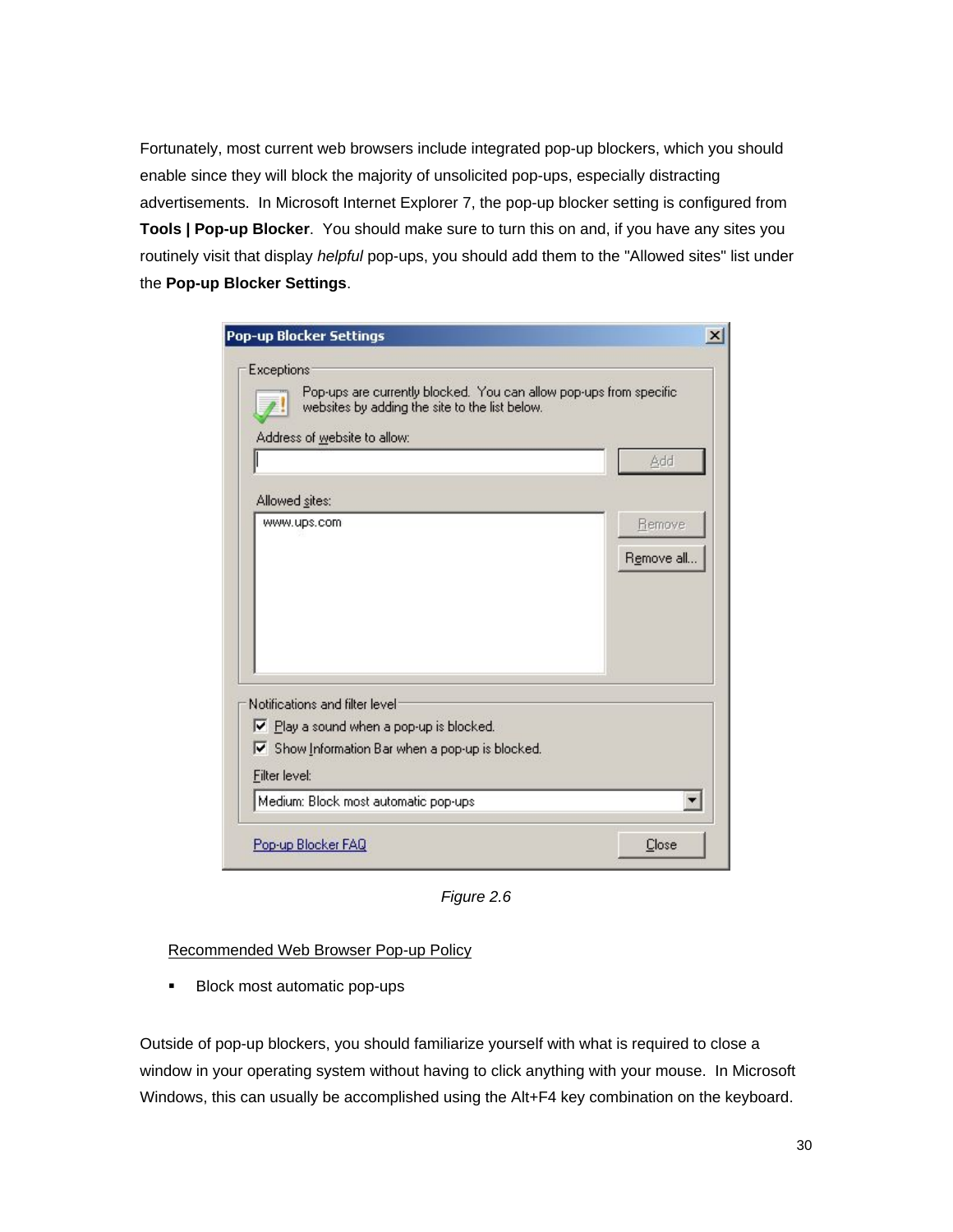Using the keyboard to close a suspicious window will ensure that you aren't fooled into clicking a button or *what appears to be a button* on a pop-up window that, in turn, allows malware to install on your computer.

#### Java Applets and ActiveX Controls

Java applets and ActiveX controls are small programs capable of running within your web browser that are part of many web sites today. These programs are typically designed to perform some function that is otherwise difficult to do with normal HTML (the language that is used to build web pages). An example of a Java applet would be a mortgage calculator that includes sliders which allow you to dynamically change assumptions - purchase price and interest rate, for example - and see the results change before your eyes. (Such an applet could also be written in Javascript or as an ActiveX control or as a Macromedia Flash file.)

Care must be taken when allowing Java applets to run on your machine and *special care* must be taken if you are considering allowing an embedded ActiveX control to run in your browser. ActiveX controls can do pretty much anything a normal application, or even a virus, could do to your machine. For that reason, it is critical that you are able to verify the authenticity of the ActiveX control and that you completely trust its author.

## Recommended Web Browser Java Applet and ActiveX Control Policy

- **High safety for Java permissions**
- Disable ability of ActiveX controls to run without prompting
- **-** Disable automatic prompting for ActiveX controls
- **Prompt to download signed ActiveX controls**
- Disable download of unsigned ActiveX controls

Using the default privacy and security settings in Internet Explorer 7 and up, and Firefox 2 and up, in concert with safe computing practices, should be adequate to reasonably ensure the safety of NPI stored on your computer.

#### Best Practices

Once your web browser has been properly configured to deal with threats arising out of cookies, pop-ups, applets and controls, there are a number of best practices you should follow. They include keeping your browser updated, using secure mode when accessing sensitive information over the Internet, avoiding high-risk activities, and educating your family on safe computing practices.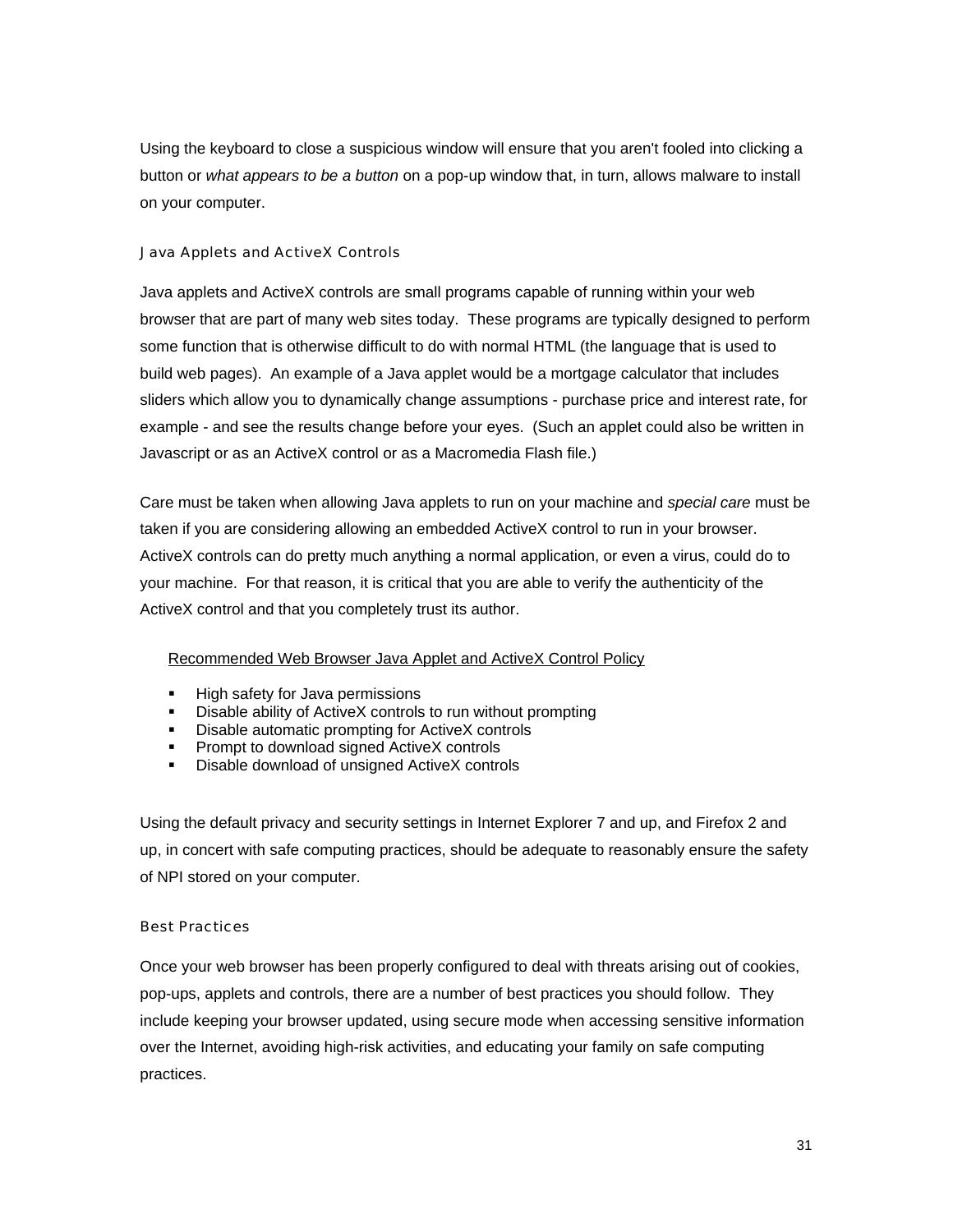**Updates**. You should keep your web browsing software up-to-date in the same manner that you keep your operating system software up-to-date. If your web browser includes an auto-update function, you should use it to ensure you always have the most current security fixes. If it doesn't, you should check the vendor's web site regularly for updates, downloading and installing them as they become available.



**Secure Browsing**. When accessing confidential information over the Internet, you should always ensure that your browser is operating in *secure mode*. When running in secure mode, your web browser and the web server it is talking to will encrypt everything they say before sending it over the public

network, which is susceptible to snooping. When it reaches the other side, it is decrypted. If anyone is sitting in the middle snooping the traffic, all they will see is a jumble of characters. In order to confirm you are surfing securely, look for "https" in the address line of your browser, along with a padlock icon in locked position.

**Avoid High-risk Activities**. In order to help keep your confidential information safe and secure, you and anyone with access to your electronic equipment (your computers and other devices, along with any devices connected to them via a network) should avoid high-risk web sites and behavior that could jeopardize the security of your devices. High-risk sites and behavior generally include anything related to:

- peer-to-peer file sharing (applications like Kazaa, LimeWire, Shareaza, MLDonkey and Instant Messenger applications with file sharing enabled)
- **•** pornography
- illegal music download sites, including sheet music (like guitar tabs) and lyrics
- **illegal software sites (warez, crackz, serialz, etc.)**

Activity in these categories is a particular threat to families with teenagers for a couple reasons: 1) It is unlikely your teenager will openly announce that they are engaging in risky behavior, meaning you might not find out about it until it's too late, and 2) Each of these categories involves the introduction of foreign files to your computer or computer network, and the likelihood of contracting a virus, worm or malware from one of these sources is a magnitude greater than it is when downloading something like a work-related software utility from a trusted business site.

**Educate Your Family**. If you work from home, it is important that your family and anyone else using your equipment understand your responsibilities as information steward as they relate to the protection of around-the-house confidential data. It is your responsibility to see that they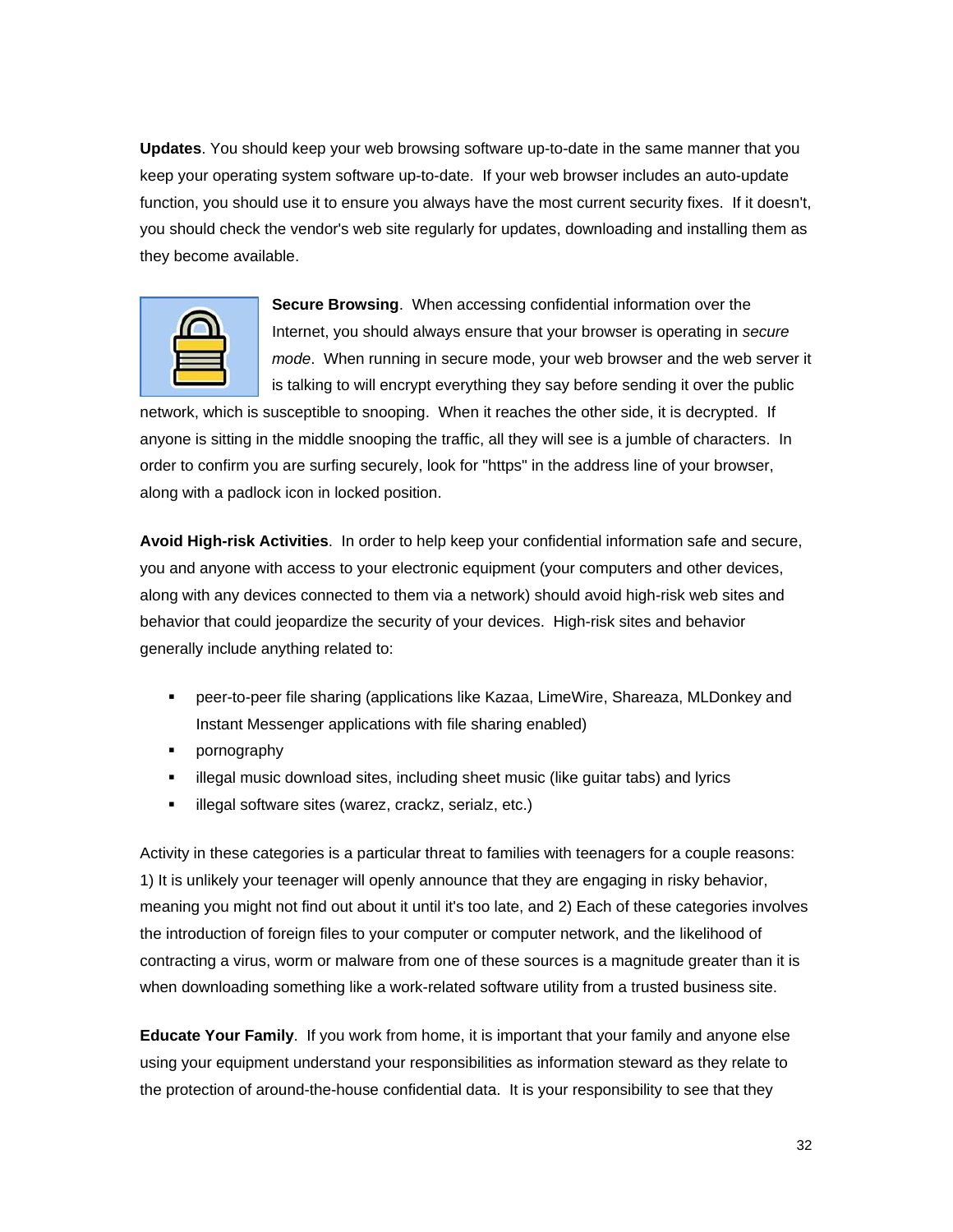have a good grasp of safe computing principles and that the principles are followed. Ultimately, you will be held accountable for information that is compromised or used inappropriately as a result of their actions.

# Internet Security Software and Firewalls

Most of the electronic threats we have addressed to this point can be severely lessened, and sometimes eliminated all together, by a combination of safe computing and Internet security software. Because Internet security software is vitally important to the protection of your devices, it is worth restating that having it installed is an absolute must. At a minimum, you should be running security software that helps prevent and detect the following threats:

- Viruses and worms
- **Malware, including adware and spyware**

The software should include the capability to scan inbound e-mail for e-mail-based threats and you should keep it current using automated or frequently downloaded updates so that it understands how to detect the latest threats.

In addition, you should install and maintain a software-based *firewall* if one is not already built into your operating system. (Windows XP includes a built-in firewall, but many users choose to install third-party firewalls since they are often more aggressive.) The purpose of a firewall is to validate all incoming and outgoing communications involving your system. These communications travel as data packets through *ports* in your computer. Ports are like little electronic doorways and the data packets are like little messengers. A firewall is similar to having a guard posted at every door who can open and close the door as necessary, lock it, as well as decide which messengers are allowed through which open doors.

Behind each door, there is a room, and that room is used for a specific purpose. The room behind door number 80 is used for web surfing; the room behind door number 443 is used for secure web surfing. The guards will usually let messengers in and out of these rooms, provided the computer has requested it. However, they will not let messengers access the doors leading to your confidential information. In fact, those doors are generally locked. That is one thing a software firewall does for you.

Hardware firewalls operate on a similar premise and should also be used whenever possible. High-end firewalls include brands like the Cisco PIX and the Juniper Netscreen. If you work for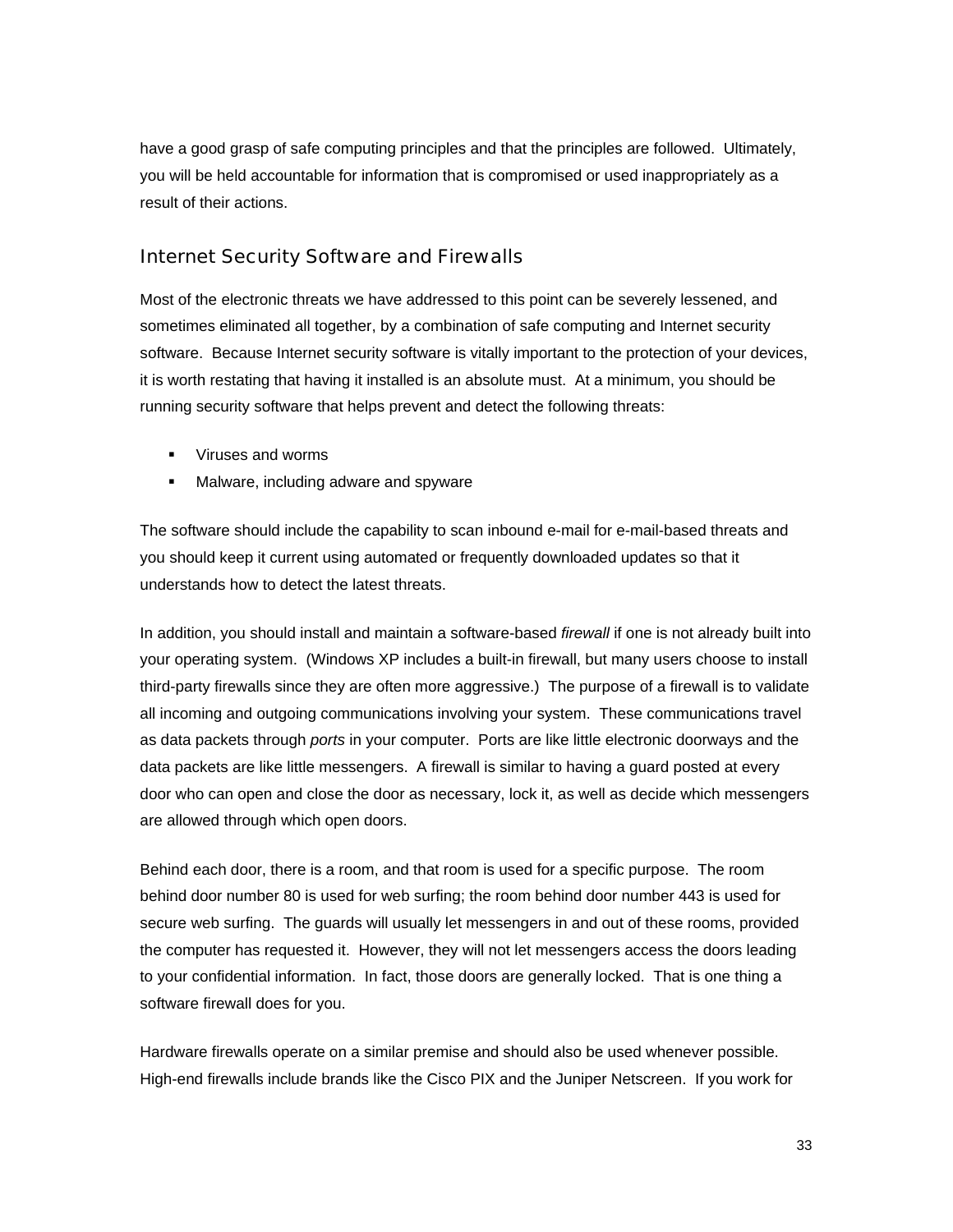a large company, your Internet traffic may be secured by one of these devices, in which case it's probably not your responsibility. If you work out of your home, however, it is your responsibility. Fortunately, many consumer networking devices now include low-end, but still very effective, hardware firewalls. If your Internet traffic is being routed through a DSL or cable router, it's quite possible that router has a built-in firewall and that, by default, the firewall is configured to give you a decent level of protection.

## Remote Access

In the event you need to access your computer remotely, you should make that access as restrictive as possible by using strong passwords; hardware-based, secondary keys such as SecurID™; encrypted communications (VPN tunnels); and by limiting access times if possible. If you do not have a need for remote access and terms like Remote Desktop Assistance, PCAnywhere, GoToMyPC, IPSec, PPTP and RAS mean nothing to you, then this advice does not apply to you.

#### Protecting Secondary Electronic Devices

If you own electronic devices other than your primary computer that either a) Store sensitive customer information, or b) Can be connected to a device that contains sensitive customer information, you should exercise the same degree of care as you would with your primary device. Secondary devices include laptops, Personal Digital Assistants (PDA's) and data-capable phones. Due to the portability of many secondary devices and the fact that they are often wireless-enabled, special concerns should be observed, particularly when away from the home or office. Wireless concerns are covered in the next section and another significant threat - the threat of theft - is covered in Section 3 of this guide.

## **Wireless**

Wireless networks offer a very convenient means for connecting your electronic devices to each other and to the Internet. It is now possible to connect your laptop or other device to the World Wide Web from anywhere in your home, as well as in hotels, restaurants, conference centers and coffee shops. Some notary signing agents are even running complete mobile offices from their vehicles, allowing them to receive and print last-second e-docs while on the road.

Wireless connectivity is not without risks, however. Wireless signals must be broadcast through the air, meaning anyone within range would conceivably capture the signal. In many cases, that range could extend beyond 100 feet, making it available to your neighbor or even someone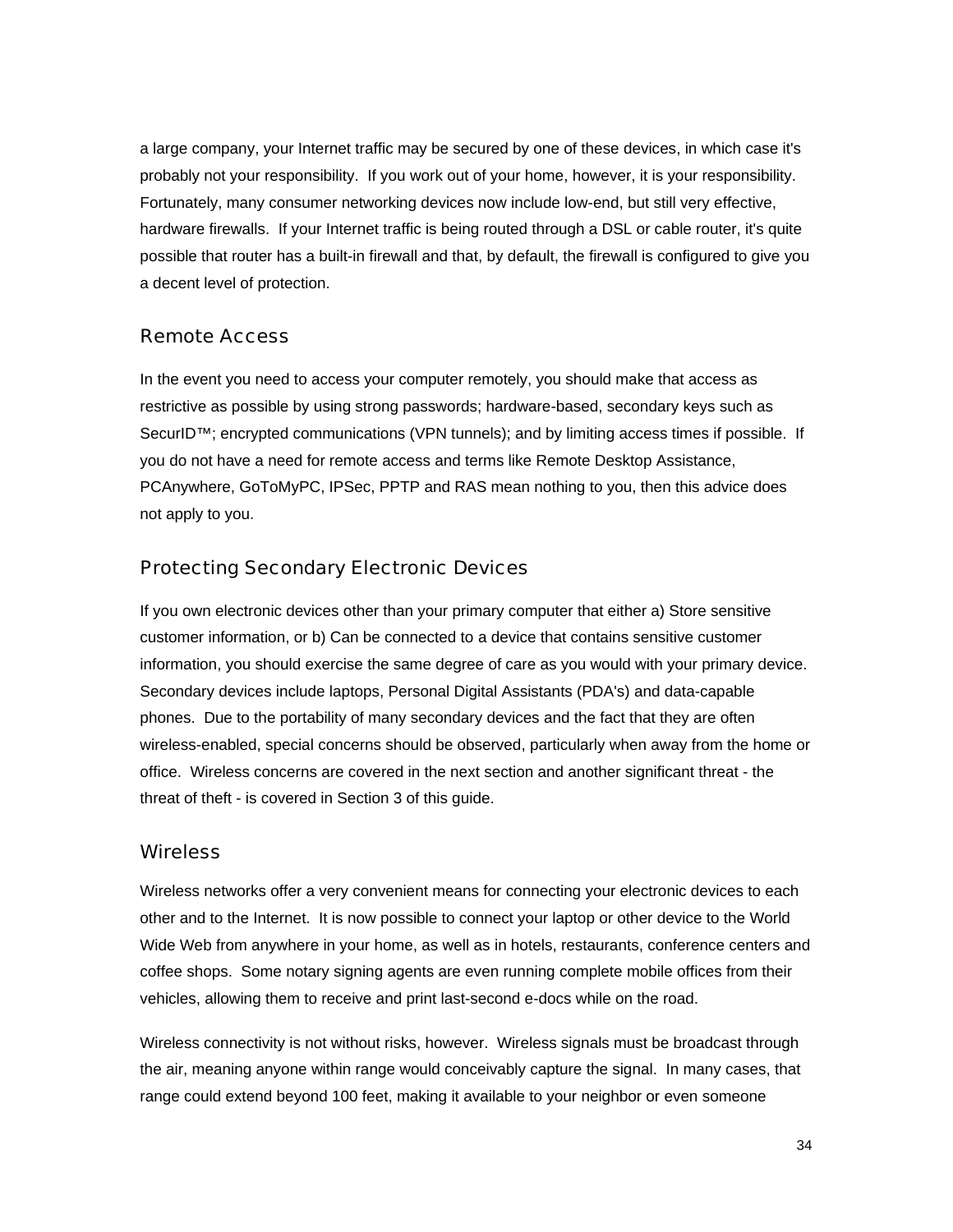parked in a car outside your home. Unless you are following the appropriate security procedures, this could put your sensitive information at risk by either broadcasting it or unknowingly allowing access to your computer system.

*What are the appropriate security procedures?* If you are using a wireless network - whether it's in your home, office or at an outside location - you should *strongly* consider the following security practices:

- **If you are responsible for the security settings on the wireless router that is coordinating** the communication, you should see to the following:
	- Disable SSID broadcasts. Your wireless network will have a name and these broadcasts will announce its existence to the world. Provided you already know the name and have configured all clients to talk to it, you can disable these announcements.
	- Enable MAC address filtering and add the hardware address of each client device to it that should be allowed to connect to your router.
	- **Enable encryption. All communication between the wireless router and wireless clients, such as a laptop,** should be encrypted.
	- Periodically check for new firmware versions and install them as they become available. Firmware is the embedded software that your device uses to operate and updates often address security and performance problems.

Most of these items will be covered by your product documentation, so you should read it.

- Disable the wireless antenna on your device when not in use. Laptops frequently have a button for this that is labeled with the image of a small antenna. If your device is wireless-capable, read your manual to learn how to turn the antenna on and off. (Note that the antenna will likely be *internal*, so you won't necessarily see it.)
- **•** Operate in wired mode when possible, with your wireless system turned off.

By employing as many of these practices as possible, you will greatly reduce the risk to NPI stored on your system.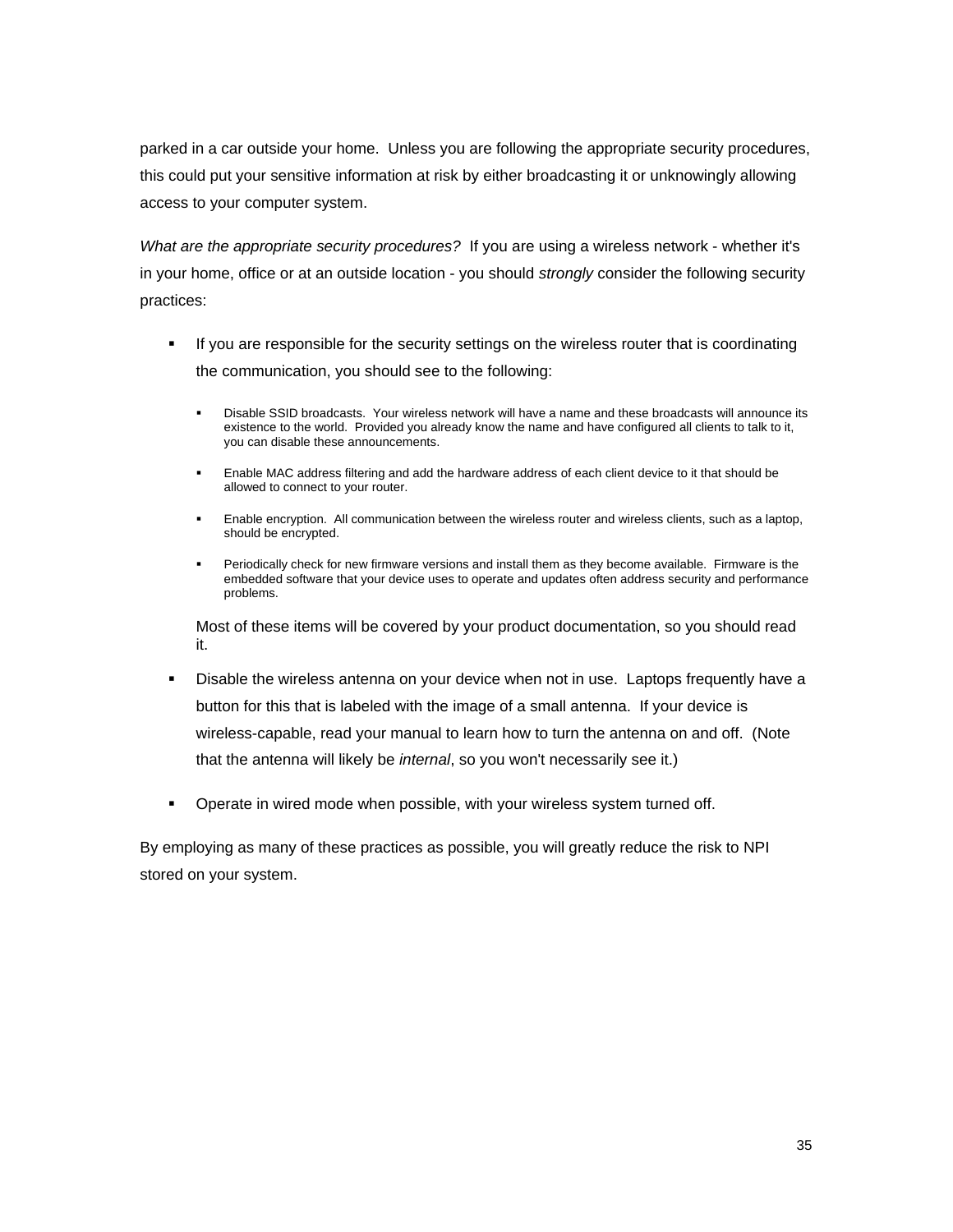# Section 3: Physical Access Security

When not in use, NPI in your care should be stored securely at all times. In Section 2, we covered *virtual security* - the standards of care you should employ when dealing with electronic information. Software updates and password policy were presented as two broad security issues for which you should have established policies; electronic threats, such as viruses, worms and malware were defined, along with how to detect and prevent them; safety considerations surrounding e-mail, web-browsing and portable devices were presented; and the use of firewalls and the hazards of wireless computing were discussed. In this section, we will focus on physical access security: controlling physical access to paper and electronic records.



## Around the Home and Office

Any confidential information you have been entrusted with should always be securely handled. This includes *residual* confidential information, such as you might record in your notary journal. Sensitive information should be kept under your direct and

exclusive control whenever possible. When NPI is not under your direct and exclusive control, it should be stored in a locked file cabinet, desk or safe (in the case of paper-based records) or in an electronic device that is adequately protected from theft and unauthorized access.

Protecting your storage areas and electronic devices from unauthorized access is best accomplished by keeping your office, or any other location where customer files are stored, locked while you're away. If working from home, you should ideally have dedicated office space and a computer that is used exclusively by you for your business purposes. If this is not possible, you should consider educating all family members - and anyone else who is authorized to use your space or your equipment - on your responsibilities as information steward and the need for physical access security. Uninformed or naïve family members are often one of the greatest threats to the safety of confidential information and should be familiar with both electronic and physical access security standards.

Finally, for your own protection and the protection of sensitive information in your care, you should consider a monitored alarm system for your premises. Complete systems can be purchased for a few hundred dollars and monitoring is often as little as \$20 per month. Alarm systems represent one more layer of security a would-be information thief would have to contend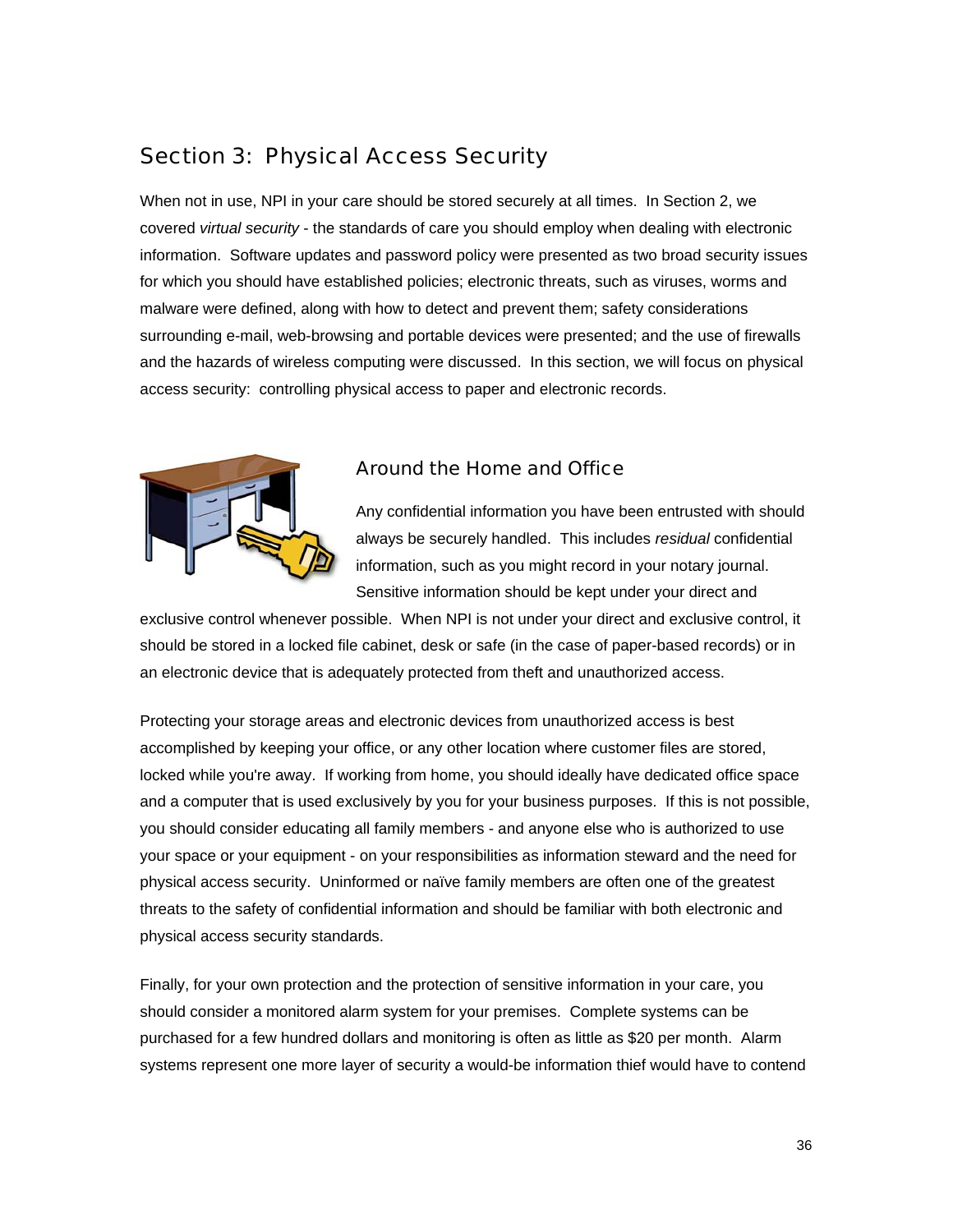with in order to gain physical access to your files.

## Away from the Home or Office

Non-public personal information must often be taken out of the home or commercial office. This is particularly true of mobile notary signing agents who routinely taxi confidential customer information around town. When you're *on the go*, there are several things you can do related to portable devices, bags, briefcases and vehicles to limit unauthorized physical access.

#### *Portable Devices, Bags and Briefcases*

Generally speaking, in order to be *mobile*, mobile information must be stored in *something*. That something is usually an electronic device, such as a laptop, or in an envelope or file folder stored, in turn, in a bag, tote or briefcase. These information containers should be kept close to you and under direct supervision where possible. This is especially true of small electronic devices, which are high value targets for many thieves.

Thieves tend to frequent settings that offer a variety of targets and, preferably, some form of commotion. Busy restaurants, Internet cafes, airports, libraries and hotel lobbies provide ample opportunity for thieves to *walk-off* with unattended property, especially if it appears to be valuable. Value, however, is relative and beauty is in the eye of the beholder.

To the drug addict, your electronic devices will appear absolutely tantalizing. Once stolen, they can easily be traded for the next fix. That type of thief will be less interested in things having little intrinsic value, such as a bag full of sensitive paperwork. To the sophisticated identity fraud artist, however, your \$2000 laptop and your \$20 tote may appear equally valuable if he has been given any indication that they contain confidential information. For that reason, observing the following maxim is always a very good practice:

#### **OUT OF SIGHT, OUT OF MIND**

In other words, your notary gear should be plain and unbranded. If possible, laptops should be transported in cases that *do not appear* to be laptop cases and bags, totes and briefcases should not contain any branding that shouts: **"I am a notary public! This tote contains my notary seal, notary journal and sensitive documents."** Given the risks of today's fraud-filled environment, using a nondescript laptop case, tote, bag or briefcase when transporting expensive devices and sensitive materials is one more step toward keeping NPI in your care secure.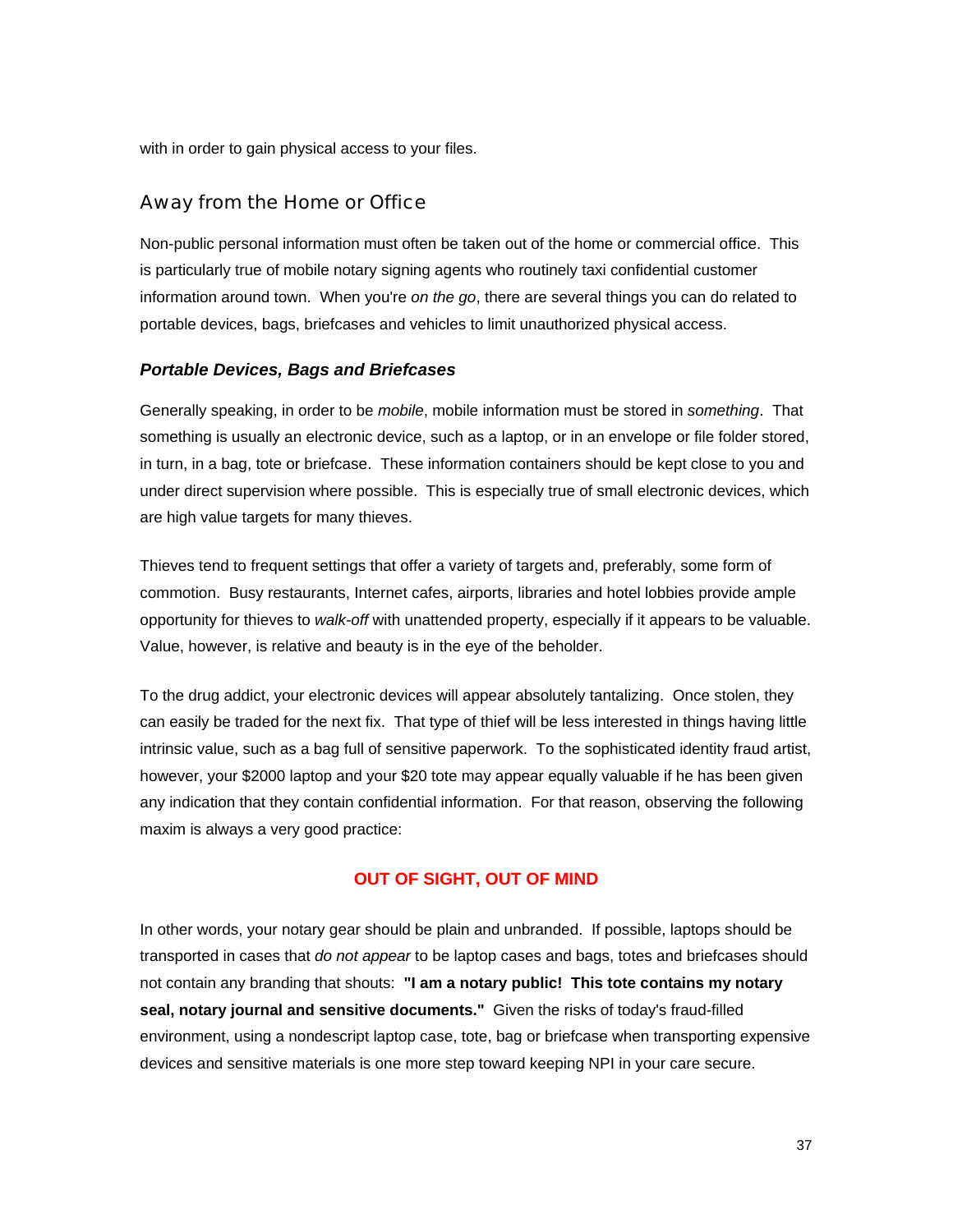



**WARNING: This bullseye could** draw an identity thief straight to your tote and your customers' confidential information.

Finally, it is recommended that any laptop case, bag, tote or briefcase you use have a working lock, which you should utilize. In addition, both your electronic devices and your storage containers should be equipped with some mechanism that will allow you to secure them to a table or other stationary fixture when left unattended in, say, a hotel room. Kensington (http://www.kensington.com), for example, carries a wide variety of notebook locks.

## *Vehicles*

Storing any type of sensitive information in your vehicle is generally a bad idea. Cars and other vehicles are broken into daily all over the world by individuals looking for *anything* valuable to steal. Electronic



devices, briefcases, and even file folders have become targets in a world fraught with identity fraud.

If you are transporting sensitive documents and find it necessary to stop at a location that's not related to your job, you must weigh the risks of leaving NPI locked in your vehicle (and possibly even in your trunk if you have one) versus taking it with you. A prime example would be the notary signing agent who has just met with a borrower some 60 miles from the signing agent's home. The borrower lives close to a colleague of the signing agent, so they schedule a dinner meeting at a nearby restaurant. The signing agent must decide whether the loan documents she is carrying are safer in a briefcase in the restaurant with her, or locked in the car. This is a judgment call and will depend on several factors:

• the time of day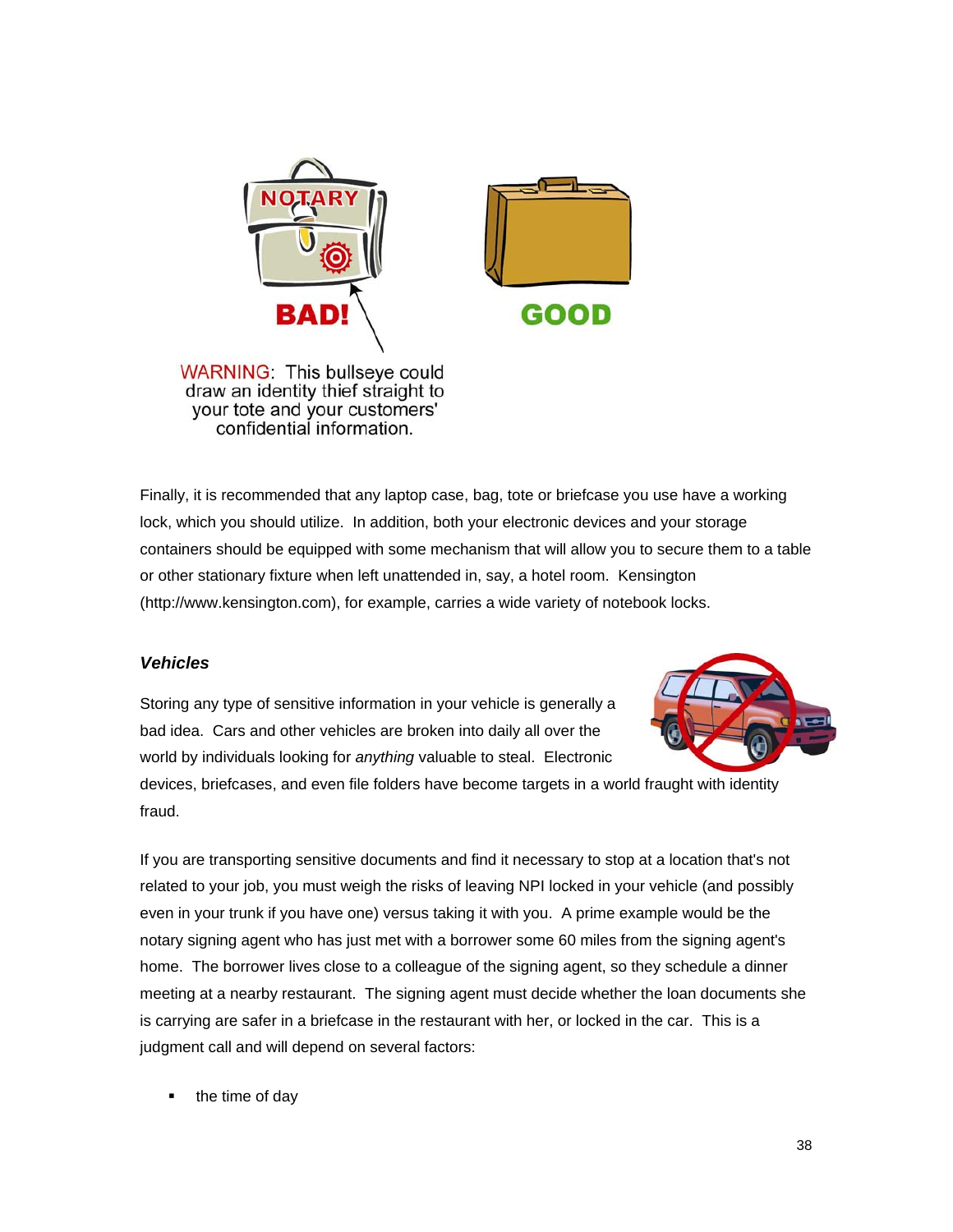- how long she expects the meeting to last
- how busy the restaurant is
- **a** any security features the vehicle has
- whether the briefcase can be secured or tethered to the vehicle

The point here is that the information steward must always be thinking about how to protect the information in their care and must make sound decisions.